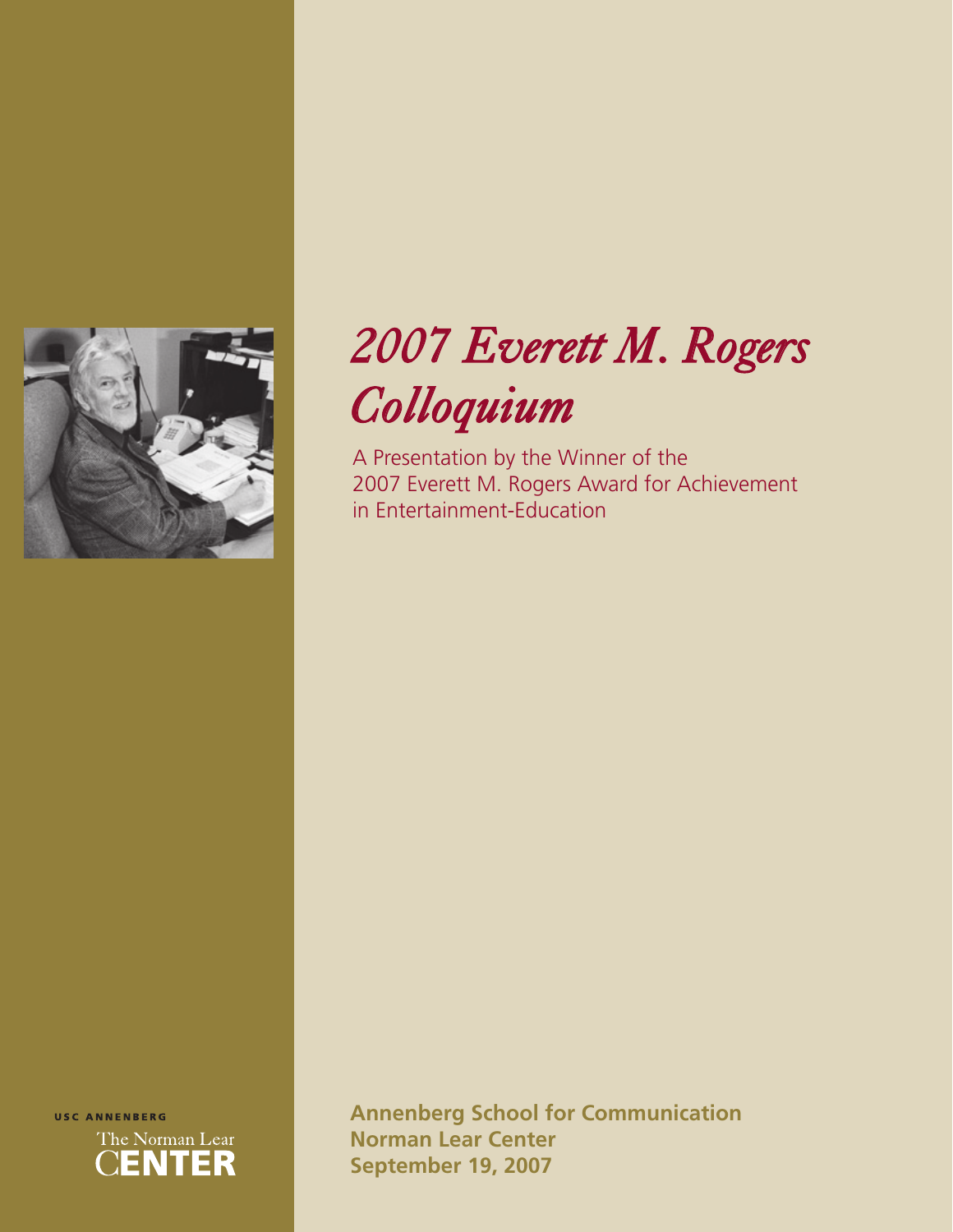#### **The Norman Lear Center**

The Norman Lear Center is a multidisciplinary research and public policy center exploring implications of the convergence of entertainment, commerce, and society. From its base in the USC Annenberg School for Communication, the Lear Center builds bridges between eleven schools whose faculty study aspects of entertainment, media, and culture. Beyond campus, it bridges the gap between the entertainment industry and academia, and between them and the public. For more information, please visit **[www.learcenter.org.](http://www.learcenter.org)**



#### **Winner of Award**

#### **Dr. Albert Bandura**

Professor of Social Science in Psychology, Stanford University

#### **Participants**

#### **[Marty Kaplan](http://www.learcenter.org/html/about/?&cm=kaplan)**

Director, Norman Lear Center

#### **Peter Clarke**

Professor, USC Annenberg School for Communication

#### **Albert Bandura**

Professor of Social Science in Psychology, Stanford University

# **Participant Bios**

#### **[Martin Kaplan](http://www.learcenter.org/html/about/?&cm=kaplan)**

Martin Kaplan, director of the Norman Lear Center, also holds the Norman Lear Chair in Entertainment, Media, and Society at the USC Annenberg School for Communication. He graduated from Harvard College, received a First in English from Cambridge University in England, and received a Ph.D. in modern thought and literature from Stanford University. He was chief speechwriter to Vice President Walter F. Mondale and is a regular commentator on NPR's *All Things Considered* and on CBS *Morning News*. He was recruited by Jeffrey Katzenberg and Michael Eisner, and worked for them at Disney for 12 years. Kaplan wrote and executive produced *The Distinguished Gentleman* and adapted *Noises Off* for the screen. His articles have appeared in publications including T*he New York Times, The Washington Post, The Los Angeles Times, Time, U.S. News & World Report, The American Scholar, The Woodrow Wilson Quarterly* and *The New Republic*. At USC he has taught graduate and undergraduate courses.

#### **Peter Clarke**

Peter Clarke, Ph.D. (University of Minnesota), holds two appointments at the University of Southern California: Professor of Preventive Medicine and of Communication. His most recent book (with Susan H. Evans) is *Surviving Modern Medicine* (Rutgers University Press, 1998). In addition to his research and work in social action, Clarke has chaired or served as dean of four academic programs in communication at three universities including the Annenberg School for Communication (University of Southern California). He currently chairs USC's Committee on Appointments, Promotions, and Tenure.

### **Albert Bandura**

Albert Bandura, PhD is the David Starr Jordan Professor of Social Sciences in Psychology at Stanford University. He served as chairman of the Department of Psychology and was honored by Stanford by being awarded an endowed chair. Bandura has authored countless articles and nine books on a wide range of issues in psychology. His most recent book, Self-Efficacy: The Exercise of Control, presents efficacy belief as the foundation of human motivation, performance attainments, and emotional well-being. He has been elected to the American Academy of Arts and Sciences, and to the Institute of Medicine of the National Academy of Sciences. He is the recipient of seventeen honorary degrees.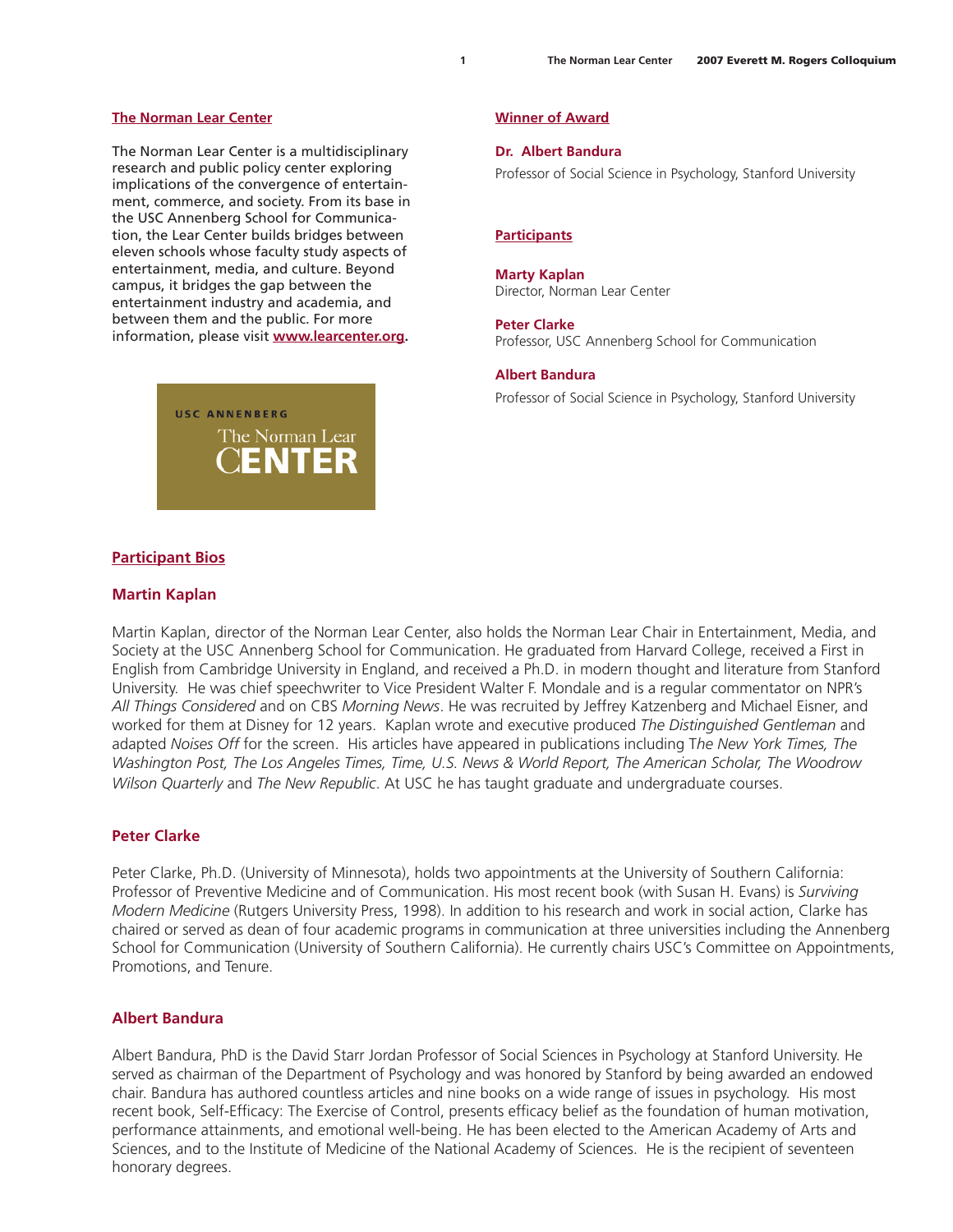# **2007 Everett Rogers Colloquium**

**Marty Kaplan:** Well, welcome, everybody. I'm Marty Kaplan. I'm the director of the Norman Lear Center, and we have the great privilege at the Lear Center of being the administrator of the annual award that honors a former associate dean of the USC Annenberg School, Ev Rogers, and you'll hear a bit and more than a bit about him as this event goes along.

I'm not going to introduce our guest today, but I am going to introduce the gentleman who is. But before I do, I would love to recognize all the amazing talent in this room, so all I can say instead of doing that is, you know who you are.

But I will, just as a privilege, introduce one person who was here a year ago because he was the previous winner of the Ev Rogers Award. I'm not going to ask you to speak but I would ask you to raise your hand and be recognized. Please welcome Miguel Sabido.

# [*Applause.*]

And because I see a face who has emerged in the back – yes, you – I will introduce to those of you who have not yet met him, the new – but I'm sure he doesn't feel new much anymore – Dean of the Annenberg School for Communication, Ernie Wilson.

[*Applause.*]

**Peter Clarke:** Ernie, you can have my seat, I've got the podium.

**Marty Kaplan:** But then you won't be able to see.

So, as I've mentioned, the Rogers Award is given annually by a jury and the chair of the Rogers' jury is a former dean of the Annenberg School, and a distinguished researcher in the field of health communication. Please join me in welcoming, to introduce our guest of honor today, Peter Clarke.

# [*Applause.*]

**Peter Clarke:** Thank you for all coming. Thank you, Marty. We're at a serious risk of violating the fire regulations, but rather that than the opposite. And I know what has brought you out, so I'm not going to fill an awful lot of time to dilute what you really came here for.



**Peter Clarke and Marty Kaplan**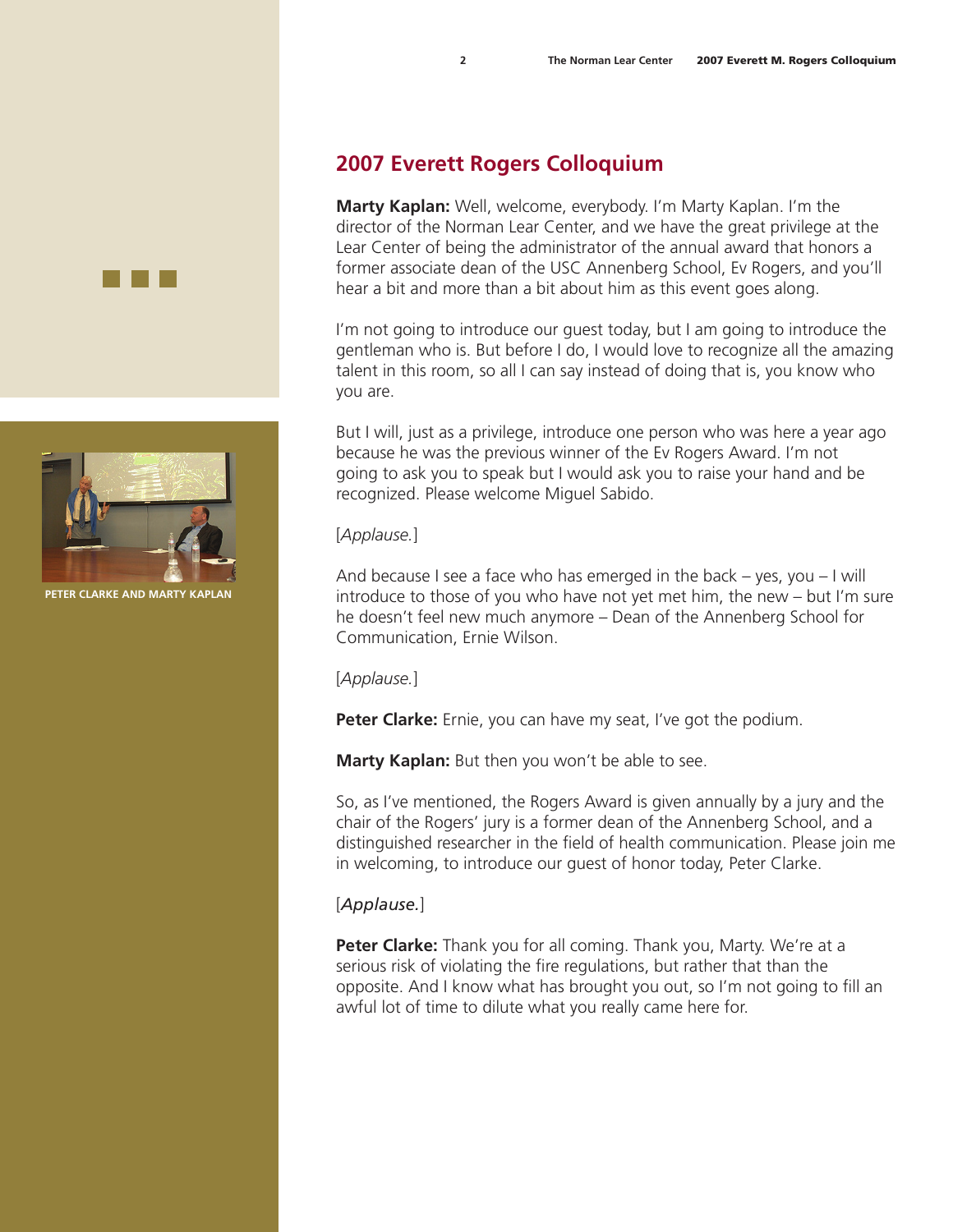

*If you Google his name and social cognitive theory, you'll get almost 200,000 hits. This is the father of a lot of our thought that has made education entertainment possible and its accomplishments realizable.*

**Clarke**

But I just want to say a word or two about our distinguished guest today and, also, the namesake of the Award that we are conferring on him this year, Everett Rogers. And I think for both of them, it's very fitting, actually, the conjunction of these two people because they share a lot in common, it's fitting for other reasons, as well, but both of them really have pursued scholarly careers that I think are magnificent demonstrations of the good that immigration has done for North America.

Our guest was born in Alberta in 1925. I feel it's fair to say that, because on his website –

**Albert Bandura:** That's where all the cold fronts originate!

**Peter Clarke:** – and in a little town east of Edmonton, and I suppose maybe 300, 350 miles north of the border, in a farming family of, I think, Polish and Ukrainian background. Ev Rogers was born a few years later than that, in Carroll County, Iowa, again, of a farm family. And in his case I think of Cornish and Alsatian background. Both of them grew up in farming communities in the early part of the last century when that could be a hard scrabble life.

They both had circumstances and families that valued education. Our guest went on to the University of Iowa to get his Ph.D. Ev went to Iowa State, however. So there's another place where their ships might have crossed, but a few miles down the road, I appreciate. And they both went on to win many honorary degrees and presidencies of honor societies, of scholarships, to edit journals and to publish widely. They share a lot in terms of sort of sociological context for their early lives.

Al is not only the person whose work forms the foundation, the intellectual architecture – scaffolding, if you will – underneath entertainment education's approaches to media use. As a matter of fact, if you Google his name and social cognitive theory, you'll get almost 200,000 hits. This is the father of a lot of our thought that has made education entertainment possible and its accomplishments realizable.

But he's even more renowned than that. A few years ago, some psychologists studied eminence in the discipline of psychology, and sought to identify the 100 most eminent psychologists of the 20th century. Now, that's a daunting task, particularly since psychology has gone through some enormous changes in intellectual temperament, if you will. It lost its European, philosophical predilections, and switched into empiricism and the sort of American model.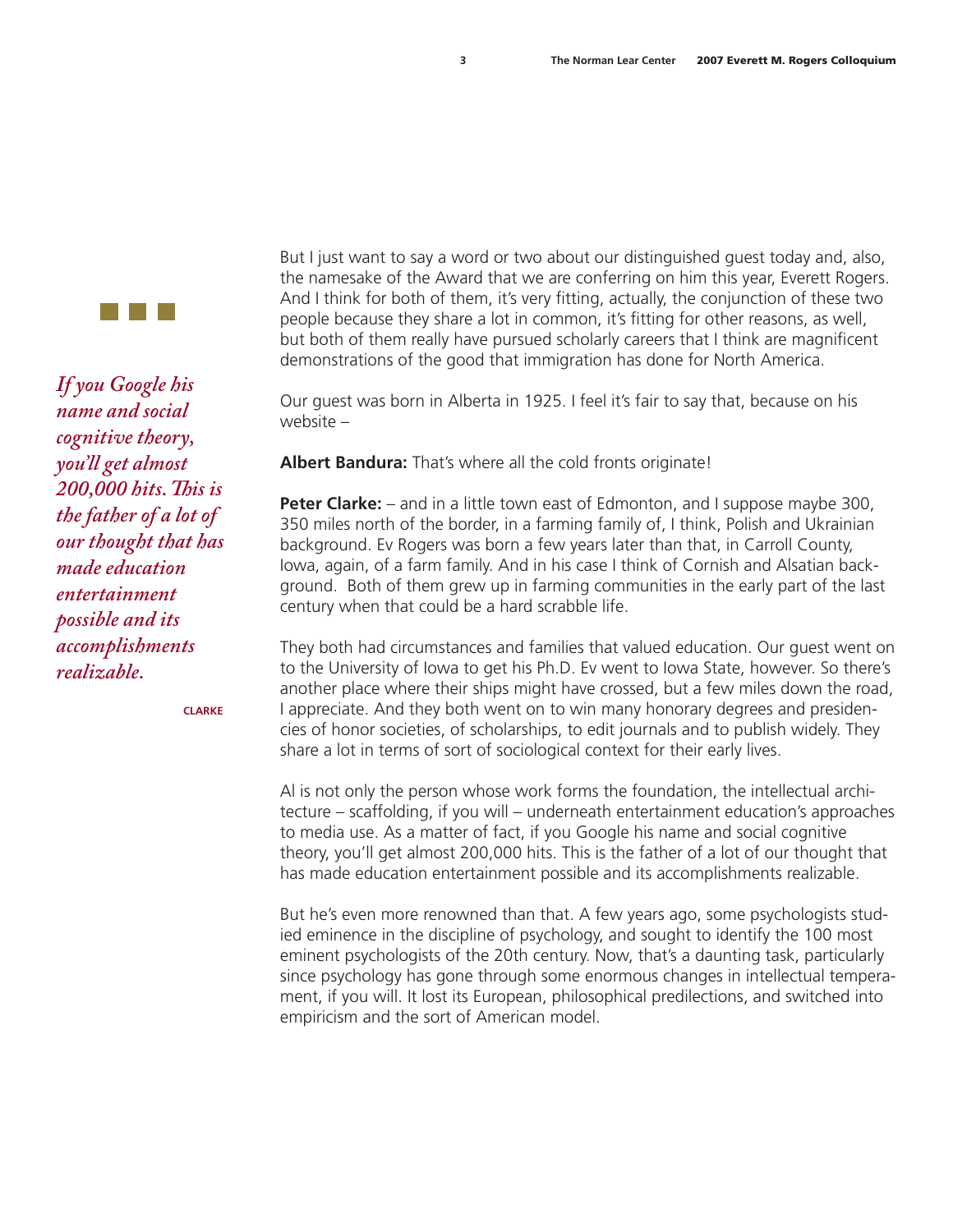And so identifying who are the eminent psychologists of the last century is no small feat. And they did this by looking at how many citations does a psychologist's work get from other people. They did it by looking at introductory textbooks in psychology. Who is mentioned in university textbooks, introductory textbooks? They surveyed eminent people in the field.

And here's the top four: Sigmund Freud, John Piaget, B.F. Skinner, Al Bandura. I'll take those numbers!

# [*Applause.*]

**Albert Bandura:** Peter, those guys haven't been publishing much lately! But they've been around longer.

**Peter Clarke:** He is as self-effacing as he is accomplished. That's all I can say. So if any of you are under the misapprehension that entertainment education is a narrow area in which to demonstrate the quality of mind – and it is not a narrow area – be assured that our guest today has demonstrated quality of mind in a precinct much larger than that. It gives me great pleasure to introduce Al Bandura.

# [*Applause.*]

**Albert Bandura:** Thank you, Peter. There's another commonality between Ev and I: We both were the only two farmers on the Stanford Campus. Ev got in a little trouble with his rooster because it kept a lot of the faculty awake, so Ev had to get rid of his rooster, but we both stuck with our vegetable gardens.

I'm deeply honored to be a recipient of this award in the name of a scholar who has left us with a wonderfully rich legacy of scholarship, and how lucky we were to have Ev as a friend and a colleague, and how deeply we miss him.

This noon I'll share with you our worldwide applications of a psychosocial approach to try to alleviate some of the most urgent global problems. And among the most urgent is the burgeoning population growth. This is important because it affects virtually every other way in which we're going to try to preserve a habitable planet.

*How many citations does a psychologist's work get from other people... Who is mentioned in university textbooks, introductory textbooks? And here's the top four: Sigmund Freud, John Piaget, B.F. Skinner, Al Bandura.*

**Clarke**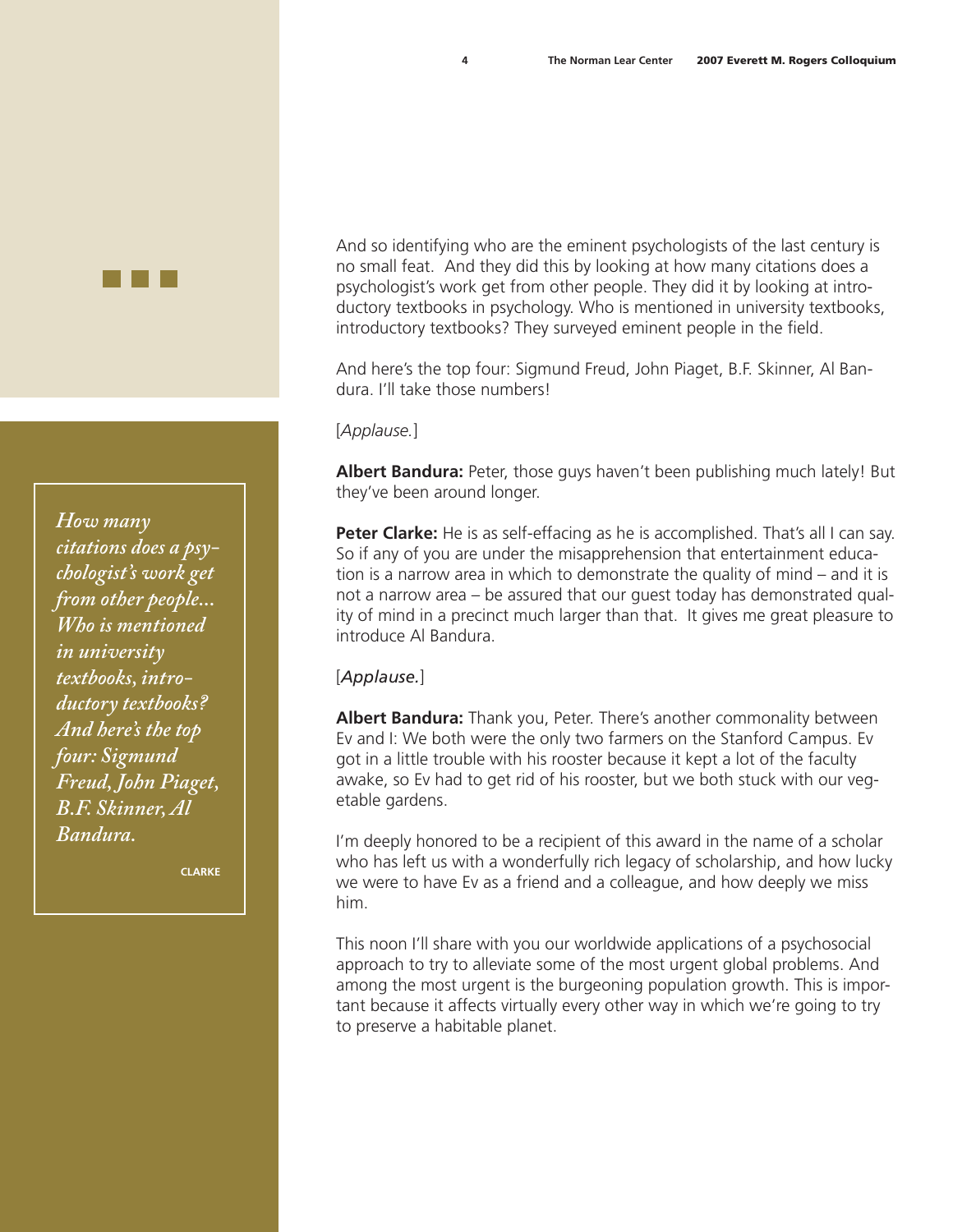

**Albert Bandura, Winner of the 2007 Everett M. Rogers Award**



*There's another commonality between Ev and I: We both were the only two farmers on the Stanford Campus... how lucky we were to have Ev as a friend and a colleague, and how deeply we miss him.*

**Bandura**

Now, the more developed nations have sort of stabilized their population, although they're starting to crank up, having more babies for economic reasons. Whereas, the less developed nations are showing burgeoning population growth. We are presently at 6.5 billion. We're adding 1 billion about every 15 years, and we are heading for over 9 billion in 50 years. It's going to add 2.5 billion more consumers – this is going to take a very heavy toll on our resources and our ecological systems. And I think population growth will pretty much wipe out all this talk about clean green technologies.

But the discouraging thing about the issue of population is it's politically incorrect to get into it, and soaring population is the massive elephant in the room that no one wants to talk about.

And even with our present population, millions of people are living in hovels in mega cities in which they're struggling to survive with scarcities of food, fresh water, sanitation, medical services, and the other necessities of life. So swelling population growth is creating a massive humanitarian crisis. This is no time to be playing political correctness games.

The booming water crisis, which is going to be a massive one, also is hitting the advantaged sector. Here, you see women, middle class women in New Delhi, fighting for water around a water tanker. As the water supplies are depleting, we're going to have huge civil strife over water, particularly sources that cross national borders.

Burgeoning population is also fueling civil strife. For example, about 40% of the population in the Mideast is under 15, and this population is doubled, as you see, in 20 or 30 years. We're going to have a huge population of angry males, uneducated, unemployed, impoverished, resentful of modernity passing them by and being religiously radicalized. Eighty percent of all the major violent conflicts in countries occur in countries with young populations, living in poverty, under autocratic rulers, and plagued by corruption, and they're very easily recruited for violent activities. And so soaring populations living under these aversive conditions are going to be a major threat to international security.

**5 5**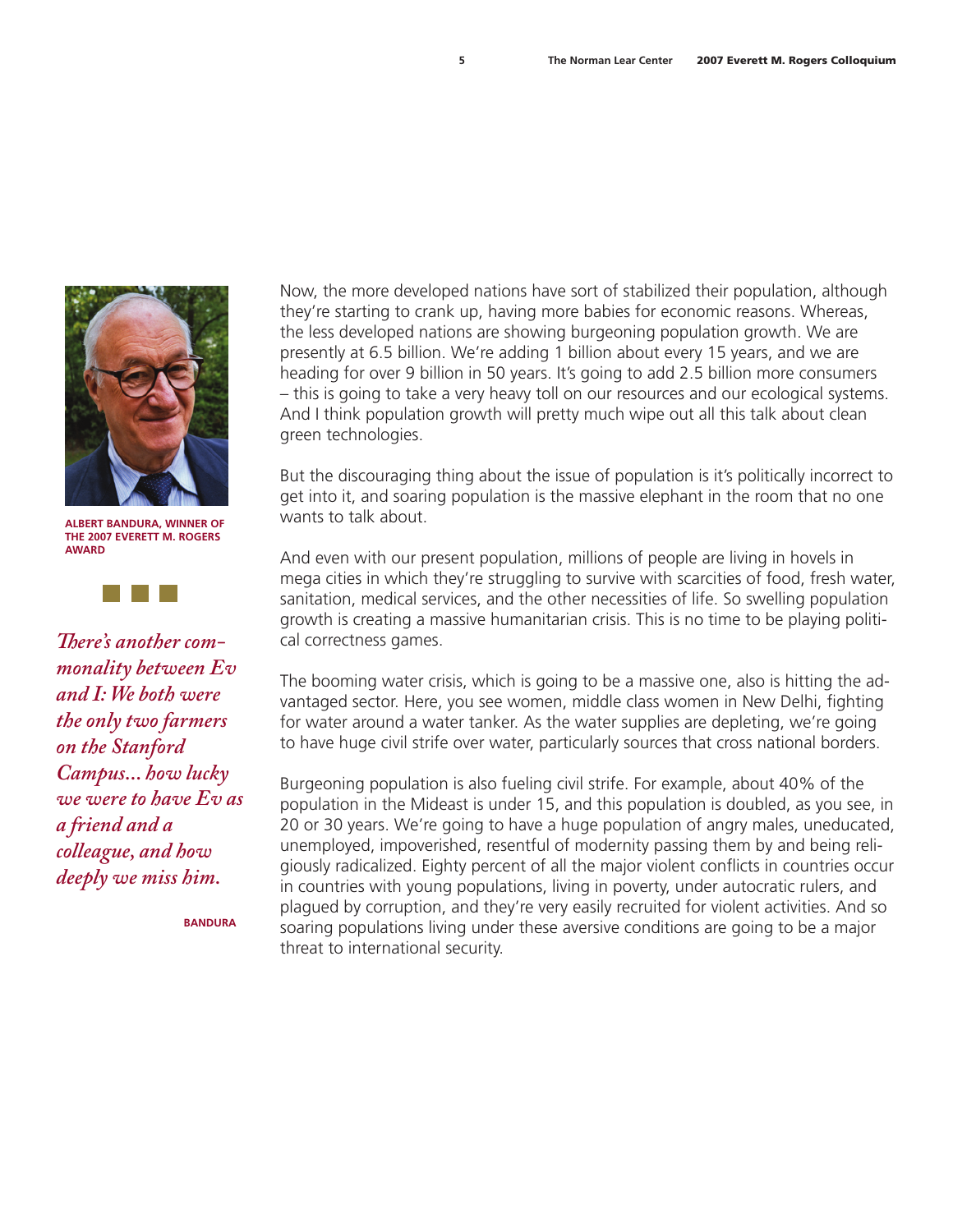*In these societies women are marginalized, they're devalued, they're disallowed aspiration, and they're denied their liberty and dignity.*

*The fastest way for a society to increase its human capital is to educate their women, that's half their talent.* 

**Bandura**

Another widespread problem is the pernicious agenda in equality. In these societies women are marginalized, they're devalued, they're disallowed aspiration, and they're denied their liberty and dignity.

**6 6** 

Now, the fastest way for a society to increase its human capital is to educate their women, that's half their talent. We don't need more babies, we need to educate women and we need to do a better job with the half of the population that is written off.

The spreading AIDS epidemic is still another mounting global problem that's having devastating social consequences. Some societies have unique problems, where you have to have special themes tailored to those particular problems. About 130 million women in Africa are subject to that brutal genital mutilation procedure. In Mali and Africa child traffickers go to large, poor families and trick them into believing that if they give up some of their children they will be better cared for, and they will be sending money home, and then they're sold for slave labor under inhumane conditions. Some are also sold for the sex trade, and they also sell children who are orphaned by parents who have died of AIDS for this inhumane treatment.

Our social change programs dramatically expose these cruel practices and, as you see here, for example, viewers become more aware of child trafficking, they discuss exploitive child labor practices, and some take action against it.

Long-running serial dramas are the vehicle to alleviate these types of problems that I've been describing, and these are designed to improve the quality of people's lives. These dramatic productions are not just fanciful stories; the plot lines portray people's everyday lives and the impediments they face. They help people see a better future, and they help them with the strategies and the incentives that enable them to take the steps to realize it.

These are not just quick fixes; you have hundreds of episodes over several years, and this allows viewers to form very strong emotional bonds to these models, who evolve in their thinking and behavior in a believable pace, and viewers are inspired and they're enabled to improve their lives.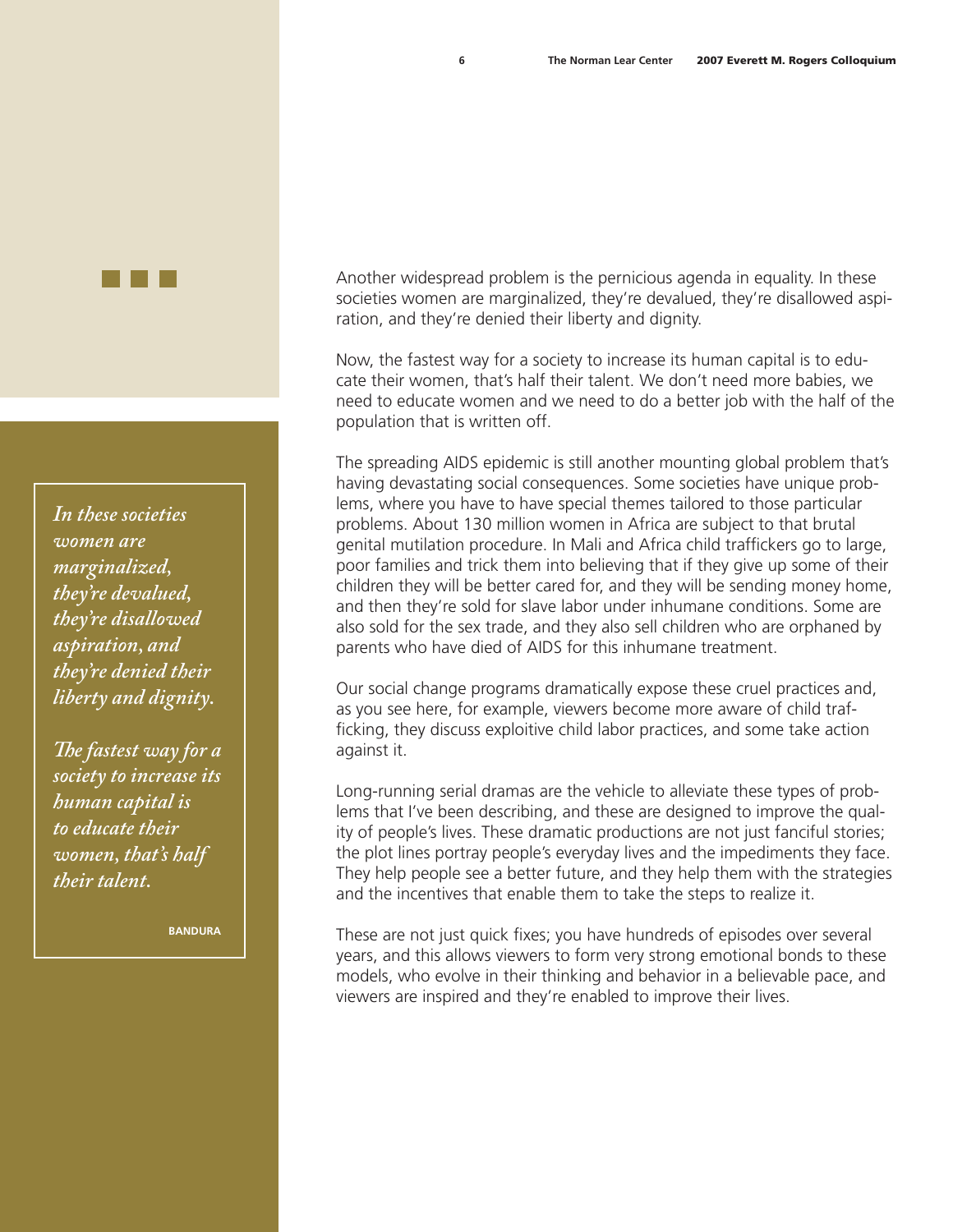



The other interesting thing about this model is its exceedingly flexible format. This contributes to its generalizability, its versatility, and its power. Because if you include a lot of intersecting plot lines you can touch virtually every aspect of human lives, rather than focusing only on a single one, because most of our problems are interconnected and they don't lend themselves to isolated solutions.

One can do this at both an individual and a social and structural level. Here, for example, are the plot lines from a drama in the Sudan. They include the benefits of family planning, educational opportunities for daughters, the injustice of forced marriages, the risks of early childbearing, the prevention of HIV infection, embroilment in drug activities, and genital mutilation.

Now, a special theme centered on that last one, which is this devastating practice. The dramatization had Muslim clerics arguing that this practice is not sanctioned by their religion, and then in this drama you see a young girl to whom the viewers are deeply bonded. They see the devastating physical and psychological consequences of this brutal practice.

And here you see the tremendous power of this to change social norms, not only at the individual level: you see in a pretest that about 60% of the public in Sudan favor that practice; at the end of the serial drama you had something like 68% opposed to the continuation of it.

And here's another example of the flexibility of including diverse plots that are tailored to the particular society. This one has family planning, soil conservation, and the protection of bio diversity. The plot line is a farmer with a huge family, he has a small plot of land, and he cannot support the family, so he decides to clear-cut some trees on a neighboring hill, and this produces a lot of erosion that destroys his small plot. And in desperation he turns to poaching gorillas, and then you demonstrate how this gets him into even more serious trouble.

Now, promoting society-wide changes requires three component models: First, you need a good theoretical model which specifies the determinants for psychological change. It also tells you what are the mechanisms by which it works. And this kind of knowledge provides the guiding principles as to how to construct effective dramas. The second component is a translational and implementational model, and this converts theory into a practice.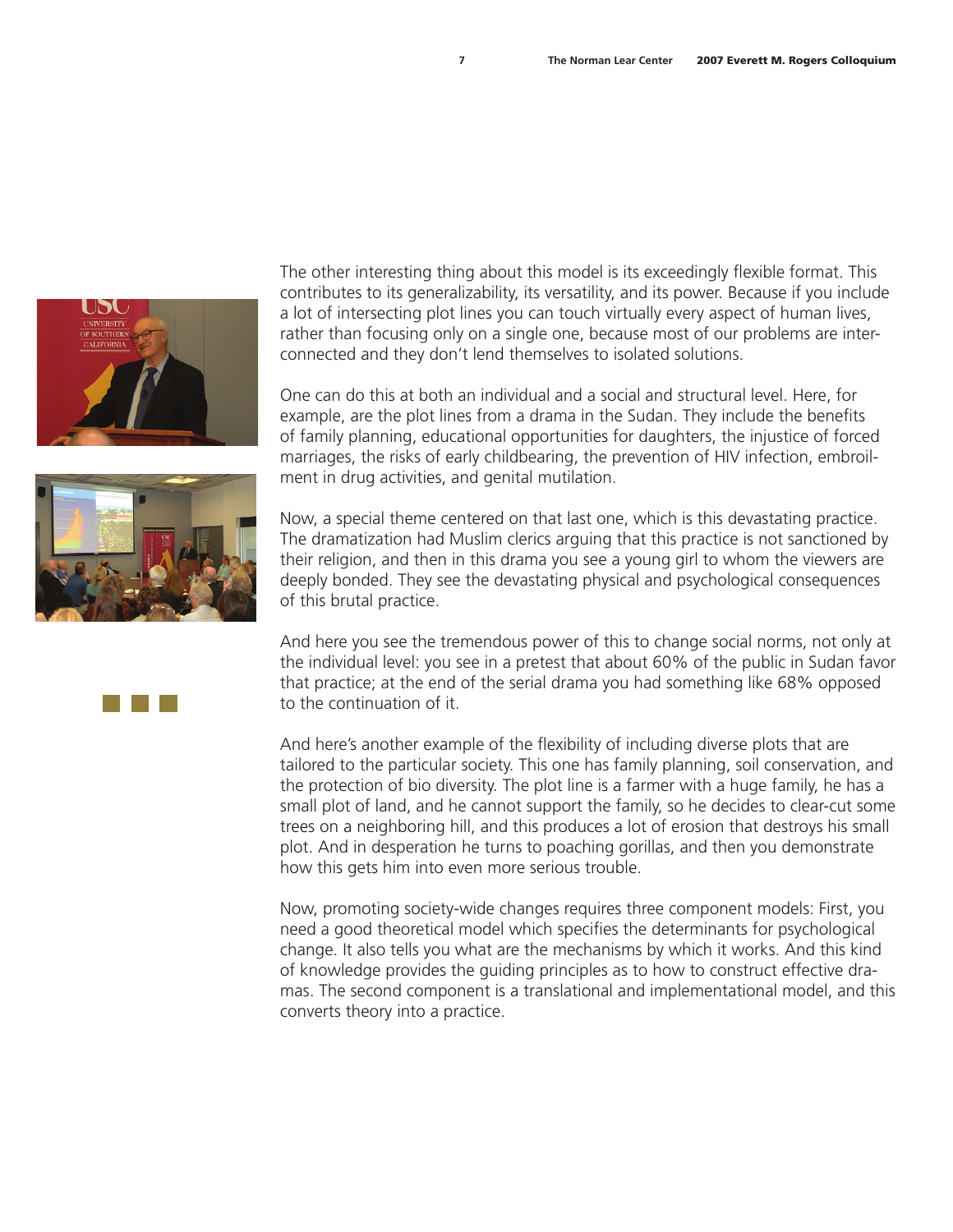*Now, these are not programs foisted on nations by outsiders. The serials are created only by invitation, and then PMC goes into the culture, to train the media people in that country to provide a serial drama that's appropriate to their needs and their particular culture.*

**Bandura**

So one morning I get a call from Miguel, who explains that he had become familiar with the research we had done in social modeling, and that he has applied these in a society-wide drama to increase family planning and national literacy. And when he came to Stanford I was awed by the creativity of the translation of theory into practice.

Now, we often don't profit from our social successes because we don't do research on implementation models. That's sort of trivialized as "applied" research, whereas you can do fundamental research on what is the most effective implementation, and we don't do research on social diffusion. That should be a serious scientific enterprise, rather than this is just "applied." Namely, we need the science of translation, and we need a science of diffusion.

So David Poindexter and Bill Ryerson recognized the power of this approach, and they became spectacular global diffusers for us, because we had a good theory. I'm being modest about this! We had a fantastically creative translation, but we didn't have the resources or the expertise to go around diffusing this around the world, and that's where David and  $Bill -$ 

**Marty Kaplan:** David and Bill, who are here.

**Albert Bandura:** – yes, they handled the third component, namely a social diffusion model, in which you have to make functional adaptations to different cultures, just don't go in and have one size fits all – and Population Media Center came in. There's a picture of my dear friend Miguel, who has given me fame! And then, of course, Ev Rogers. Ev played an influential role in every aspect of this enterprise, namely, its conception and implementation, and he probably carried out one of the most stringent and creative evaluations of this multifaceted approach in Tanzania, which I will describe later.

Now, these are not programs foisted on nations by outsiders. The serials are created only by invitation, and then PMC goes into the culture, often with Miguel's help, to train the media people in that country to provide a serial drama that's appropriate to their needs and their particular culture.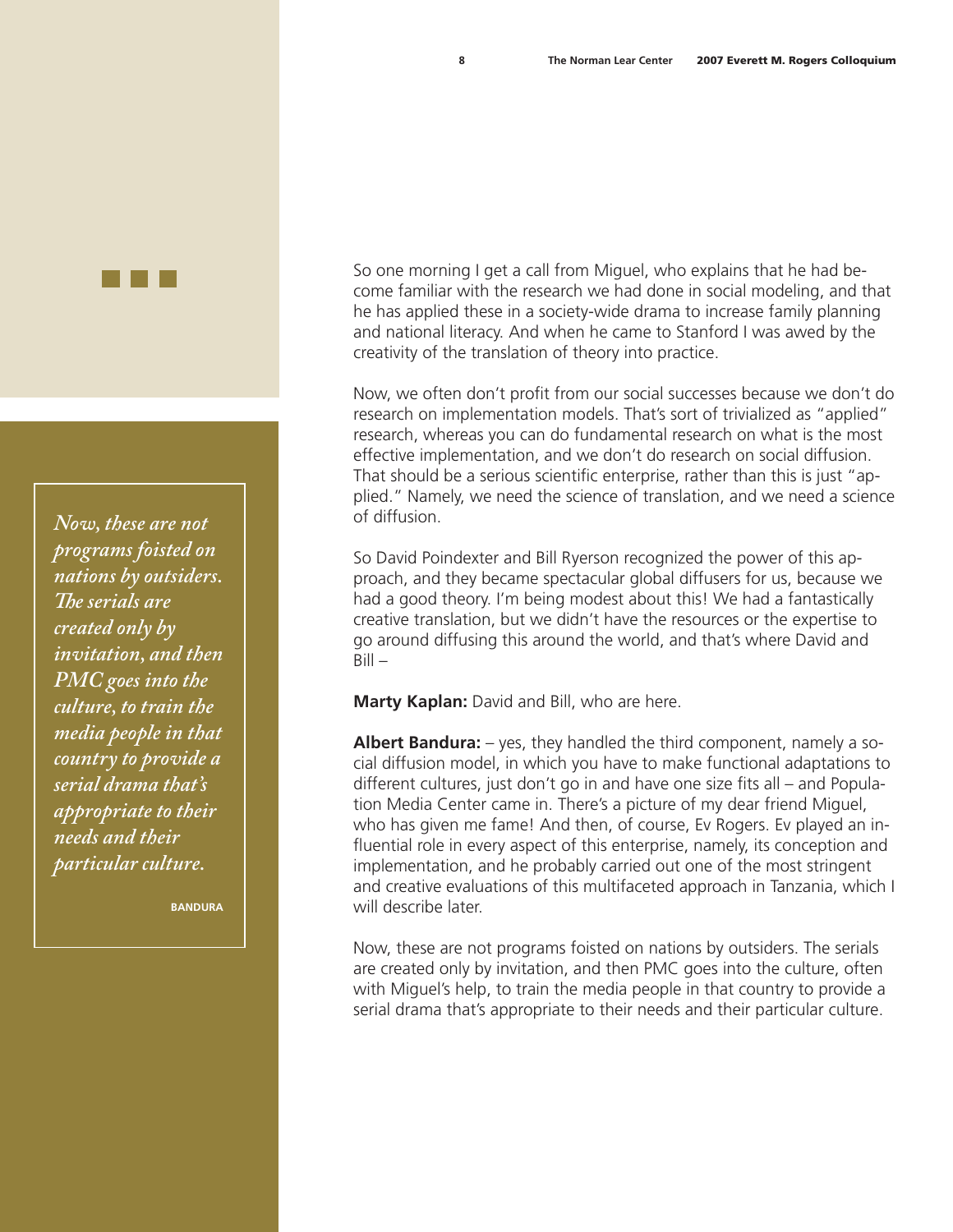

*These dramatizations are grounded in the internationallyendorsed values that are codified by the United Nation covenants and resolutions, and these values include respect for human dignity, the equality of opportunities, and support of human aspirations.*

In the formative phase you do pretty serious cultural and value analysis because you have to understand people's reality, what are the problems they are dealing with, what are the impediments to change, and how can you then inspire them and model realistic paths to improving their lives.

And this information, this kind of formative analysis gives you the information to produce functional plot lines that are going to be meaningful to the people who are there. These dramatizations are grounded in the internationally-endorsed values that are codified by the United Nation covenants and resolutions, and these values include respect for human dignity, the equality of opportunities, and support of human aspirations.

The first video clip that I'll show you illustrates this production, this formative process in a serial drama in Tanzania.

[*Video.*]

The next film clip I'll show you is from a radio drama in India with a viewership of about 25 million people. In this plot line a mother challenges the restrictive practices and cultural norms for her daughter, Taru. She struggles and educates her. And Taru raised the academic aspirations and pursuits of a lot of teenagers who had no access to education, whatsoever. As you'll see in the film clip, these teenagers fight for social justice, for gender equality against class discrimination and teenage marriages, and you'll see their efforts are actually changing social norms, not only having personal affects.

**Bandura**

[*Video.*]

This is a striking example of a society that wants more social capital and develops it. There are several basic principles on which the serial dramas are based. One is you use contrast modeling, where you have episodes in which you have positive models exhibiting the beneficial lifestyles and you have negative models exhibiting the detrimental lifestyles. Then you always have transitional models who change from negative to positive. If you have contrasting models, people now see the costs and benefits of different lifestyles, and viewers are enabled and they're inspired seeing others who now can change their behavior.

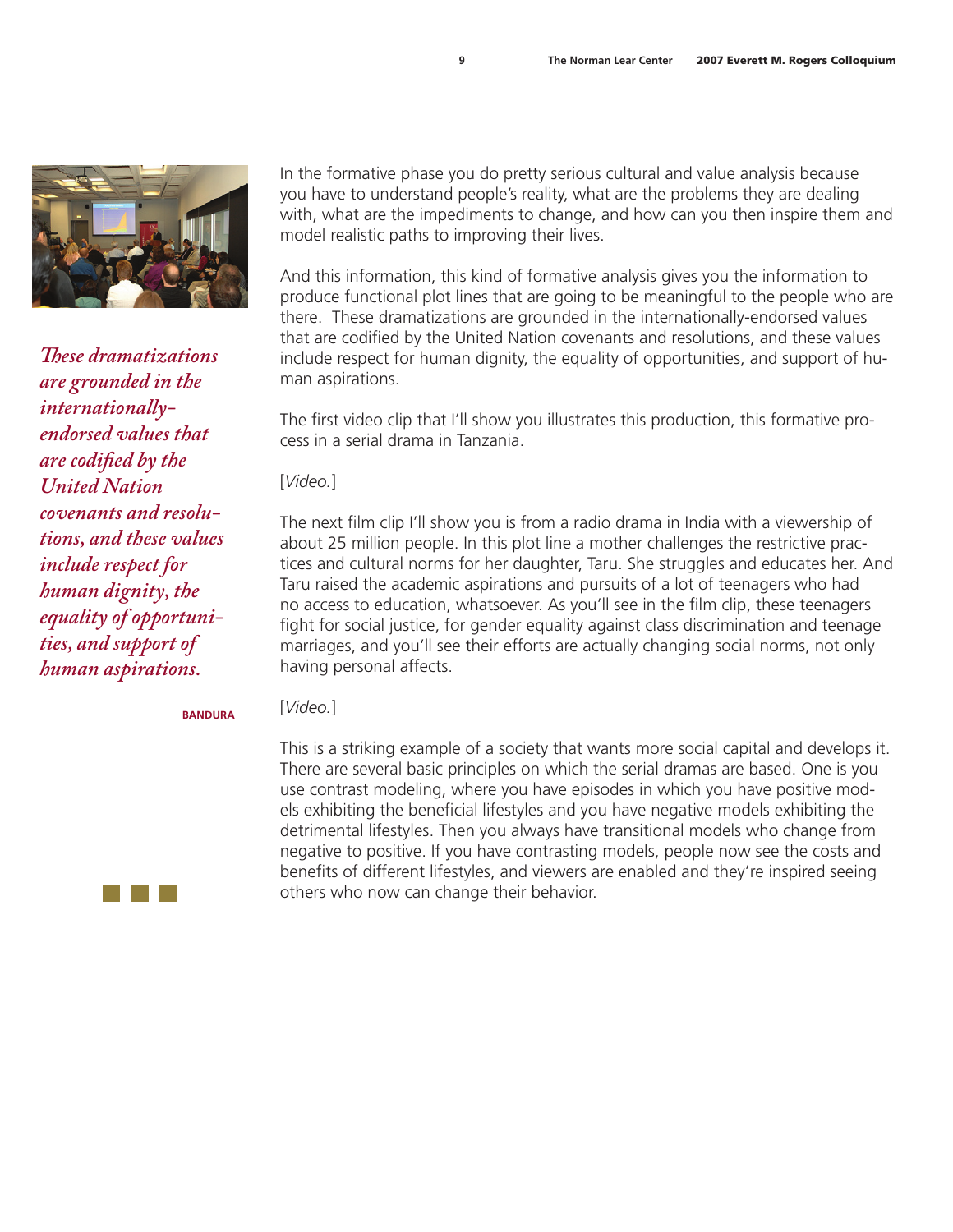*Efforts at social change really challenge power relations and entrenched societal practices, so you don't want to be modeling just Pollyanna-ish change. You have to model prototypic problems and prepare people for the negative reactions that the change might produce.*

**Bandura**

Now, efforts at social change really challenge power relations and entrenched societal practices, so you don't want to be modeling just Pollyannaish change. You have to model prototypic problems and prepare people for the negative reactions that the change might produce.

So here are ways in which you can prepare them, namely, the plot lines, model prototypic problem situations, they're showing effective ways of dealing with them. They also model how to manage setbacks and how to recover from failed attempts. They teach people how to enlist social supports for personal change, and then you link them to self-help groups and other supports in their efforts to change. And then seeing people similar to yourself struggle and succeed gives you staying power in the face of obstacles.

Another principle includes vicarious motivators. Unless people really see that changing their behavior will improve their welfare, they have absolutely no motivation to try to change or to maintain those changes, particularly in the difficulties. So what you do is you model the benefits of the favorable practices and the costs of the detrimental ones, and the depicted outcomes now provide vicarious motivators for change.

Now, if you're going to be changing deeply held behavior patterns and entrenched beliefs, you're going to have to bond people to enabling models who really exemplify a vision of a better future and who exemplify paths to it. And so here you see, the plot lines achieve this; namely, they dramatize the possible solutions, and then people form strong emotional ties that enable them to begin to make change.

Now, here is an example of the powerful impact on teenaged girls and this, again, is coming from the Taru example. "There are moments when I feel that Taru is talking directly to me, usually at night, and she's telling me, 'You can follow your dreams.' I feel like she's my elder sister and giving me encouragement along the way."

These serial dramas have tremendous viewerships, and people get very deeply attached to these figures. In India, 400,000 viewers sent letters supporting, advising and criticizing the various models in that drama. In Brazil, 10,000 people showed up for the filming of a virtual marriage from a drama. And in Tanzania, the women spotted a negative model in a market, and they drove them out under a rain of tomatoes and papayas, so these characters are real to them.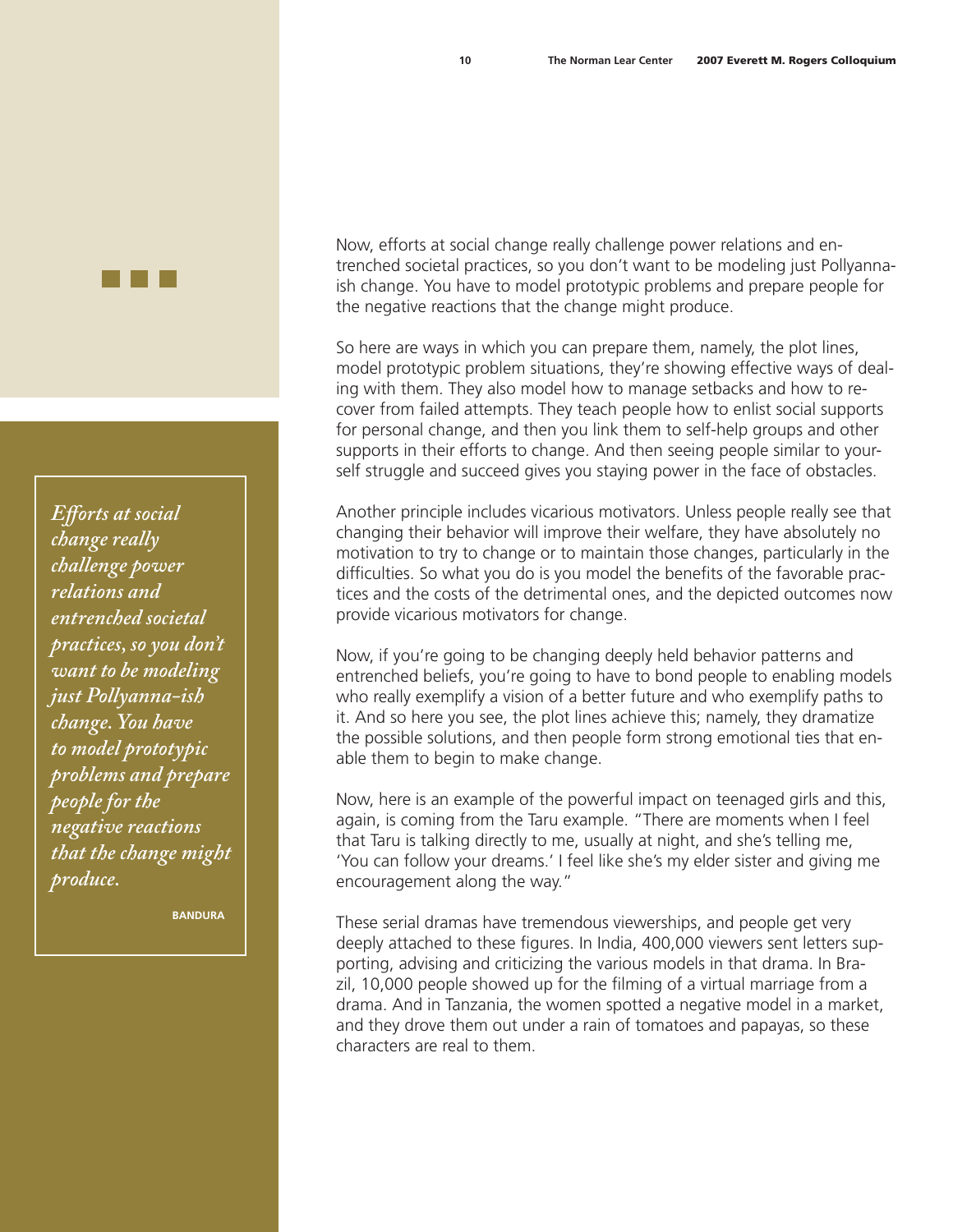*See, the failure of most of our programs is that we ignore the psychosocial determinants of human behavior. This is really the weakest link in our social policy initiatives. We can supply resources, we can supply access, but that doesn't mean that people are necessarily going to change.*

**Bandura**



It's of limited value to go around modeling changes if you don't also help them and provide some support for the changes they want to make. And so the final principle involves providing guides and supports to sustain that change, and then we use epilogues to provide them with contact information to all the community services and support, and this is also a very critical affect.

In social cognitive theory there are two paths of influence in the use of a drama. The first is a direct pathway. Here you try to produce change by informing, by enabling, by motivating, and by guiding viewers to improve their lives, and that's the direct pathway. In the socially mediated pathway, the media influences are used really to connect people and link them to social networks and community settings that are going to support that change, and it's these places that provide the continued personalized guidance, the natural incentives, and the social supports for change. So we do a lot of research on the direct link; we really don't do very much systematic research on how to link people to settings through the media.

Now, this method is highly generalizable. You can use it anywhere for any purpose, depending on how you structure the themes. It's tailored to cultural practices and the types of desired changes in that particular society. So now there are many worldwide applications in Africa and Asia and Latin America that are working equally well across these very diverse cultural settings.

Miguel developed the first drama to promote national literacy, and the government had a very creative self-study program in which people who knew how to read would get together a small group, and then the government provided the primers and the infrastructure for this, and this would be a national self-education program. A good idea, but it didn't have very many takers.

See, the failure of most of our programs is that we ignore the psychosocial determinants of human behavior. This is really the weakest link in our social policy initiatives. We can supply resources, we can supply access, but that doesn't mean that people are necessarily going to change. This is beautifully illustrated in this program in which there was access, support, and so on, but few takers.

So Miguel and his group did a survey as to why people didn't enroll in this and found that there were three impediments: Some people believed that you've got to learn to read when you're young, and if you didn't learn then, you pass the critical period, so they weren't enrolling; others had a very low self-advocacy barrier, namely, they believed the skill was so complicated that they didn't have the ability for it; and the third was a low worthiness barrier: Why would an educated person want to spend any time with me?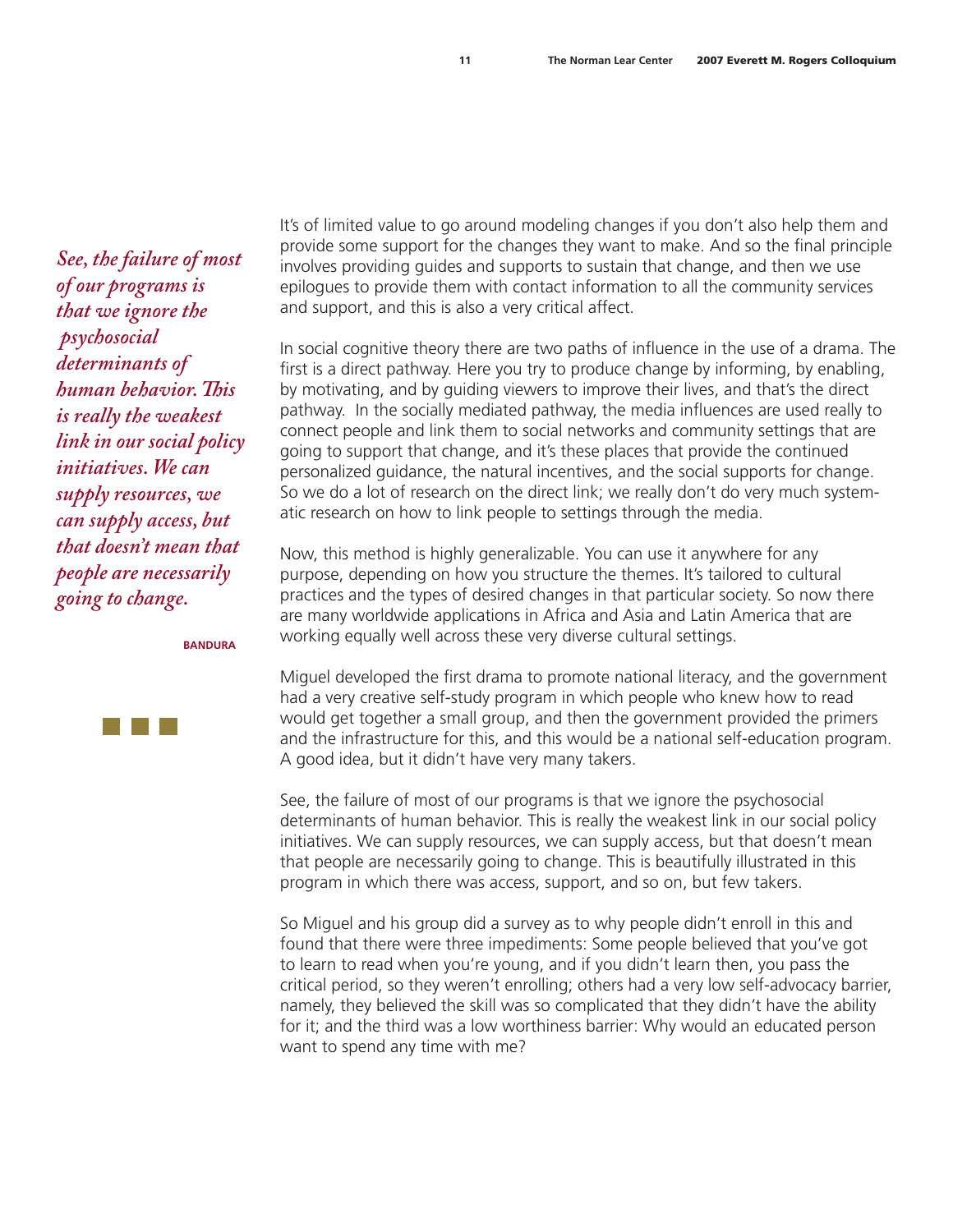*That was very dramatic! It brought tears to my eyes when I first listened to it... After one epilogue in which an admired movie star spoke about the program, the next day 25,000 people showed up at a center to enroll in the program.*

**Bandura**

So now you understand why you can have access to resources but very few takers. So the drama then picked a popular star who played the role of the person who knows how to read. She tries to enlist people in this program. They voice these impediments and self-doubts, and you can wipe them out nationally.

In this next video clip, you see how she reassures an elderly man that he will not be rejected if he enrolls for the program.

[*Video.*]

You have to model discouraging situations and then model how to deal with them, and so here she is accompanying him to get his certificate. She bumps into a snotty guy and asks him, "Where are the certificates distributed?" And he says to her, "At your age?" And she says, "No, it's for him." And the guy walks away, laughing.

[*Video.*]

As the plot line continues, you show them struggling to learn how to read, a lot of humor, and then here's the scene at the graduation.

[*Video.*]

That was very dramatic! It brought tears to my eyes when I first listened to it. And there, you see, they used epilogues to connect people to the existence of that reading program. After one epilogue in which an admired movie star spoke about the program, the next day 25,000 people showed up at a center to enroll in the program, so Miguel I think produced a huge traffic problem. Millions of people watched this drama faithfully. They had more positive attitudes about participating in this program. And, as you see, at the outset of the program about 99 million had enrolled in it during – 99,000, not million! No, that's on my mind now, millions! I'm thinking in millions now! They had about a million enrolled at the time of the reading program.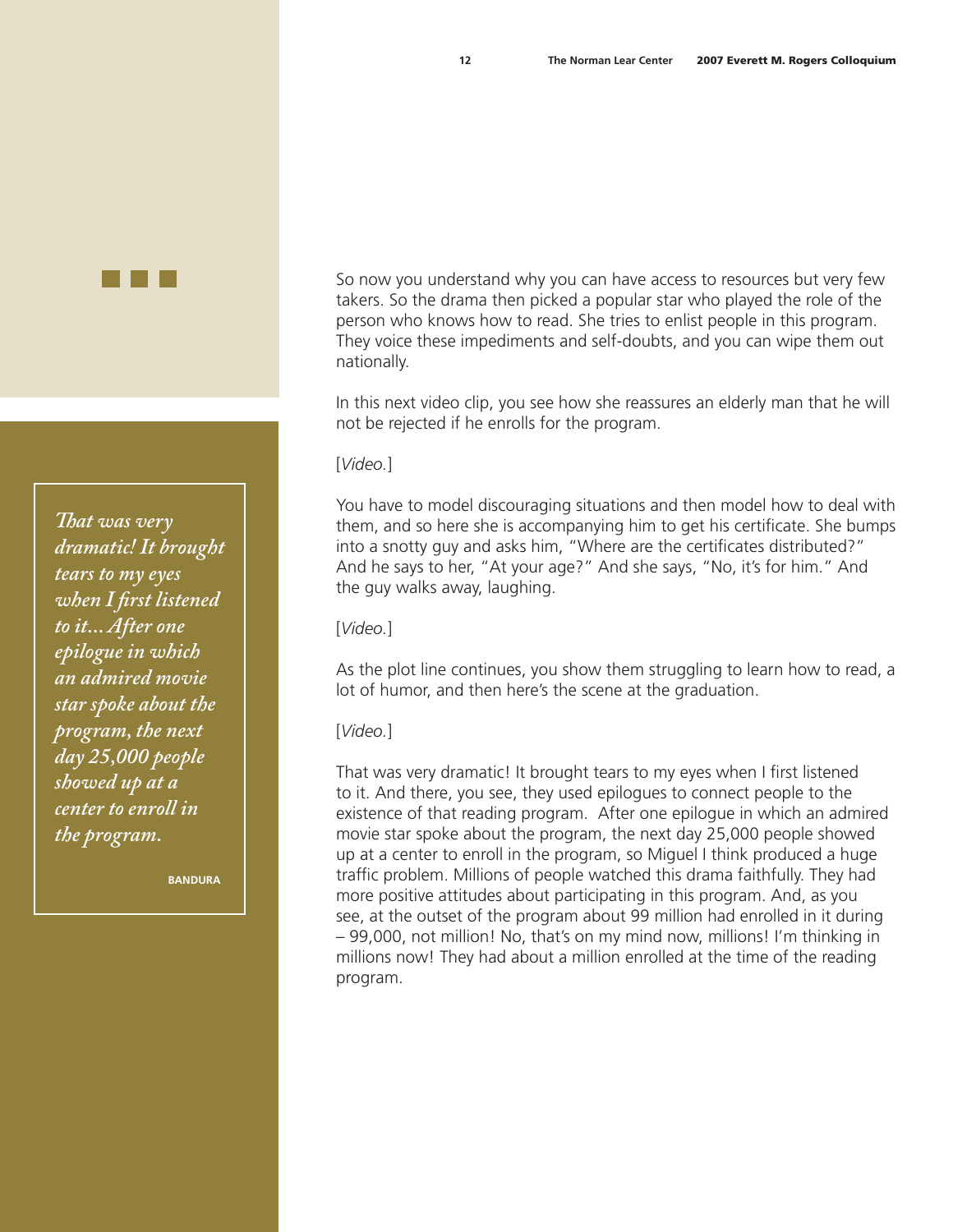

And then there's a possibility that we need to examine about a secondary factor, because as people learn how to read, you see, they could be direct models within the environment, inspiring those who are more reluctant. And so we need to study more – again, this is where you bring science to bear, namely, to what extent do we have spillover direct effects, rather than just the socially immediate effects?

The second serial drama that Miguel developed promoted family planning to check the cycle of poverty that results from unplanned childbearing. Here, again, you have contrasting models with the benefits and the costs of different lifestyles. The story centers on two sisters. One has, I think, a couple of kids and works in a family planning clinic, and the other has a huge family, impoverished and under high distress.

And much of the drama centers on the daughter of the impoverished mother. She has two kids, she's pregnant with the third, and she is in considerable distress that she's losing control over her family. Here's a video clip in which she confronts her mother and expresses her considerable distress.



# [*Video.*]

When I showed that film clip at Stanford, the Latino students said, "She shouldn't talk that way to her mother." Then we have epilogues where the viewers are informed about the family planning and so on.

And here, you see the rise in the national sales of contraceptives during the two baseline years – pretty low – and then you have the huge increase during the broadcast year. Family planning centers also reported a 30%, 32% increase in new contraceptive users over that time.

Tanzania provided a unique opportunity to really do a formal experiment. We don't do experiments on nations. They had two broadcasting systems so the program was shown in one large region in Tanzania, and then the other was used as a control.

And here you see the problem of these  $-$  it was a radio drama and you tend to have segregated listening, which probably increases its power because people discuss and argue about the program rather than just watch them in isolation. Here are the males listening to the same program.

Here you have the demographics: The population, 36 million; per capita income \$200; the fertility rate 5.6 children per woman; projected population, 60 million in 25 years, 88 million in 50 years. You can talk all you want about economic development; a nation cannot cope with this kind of soaring population growth.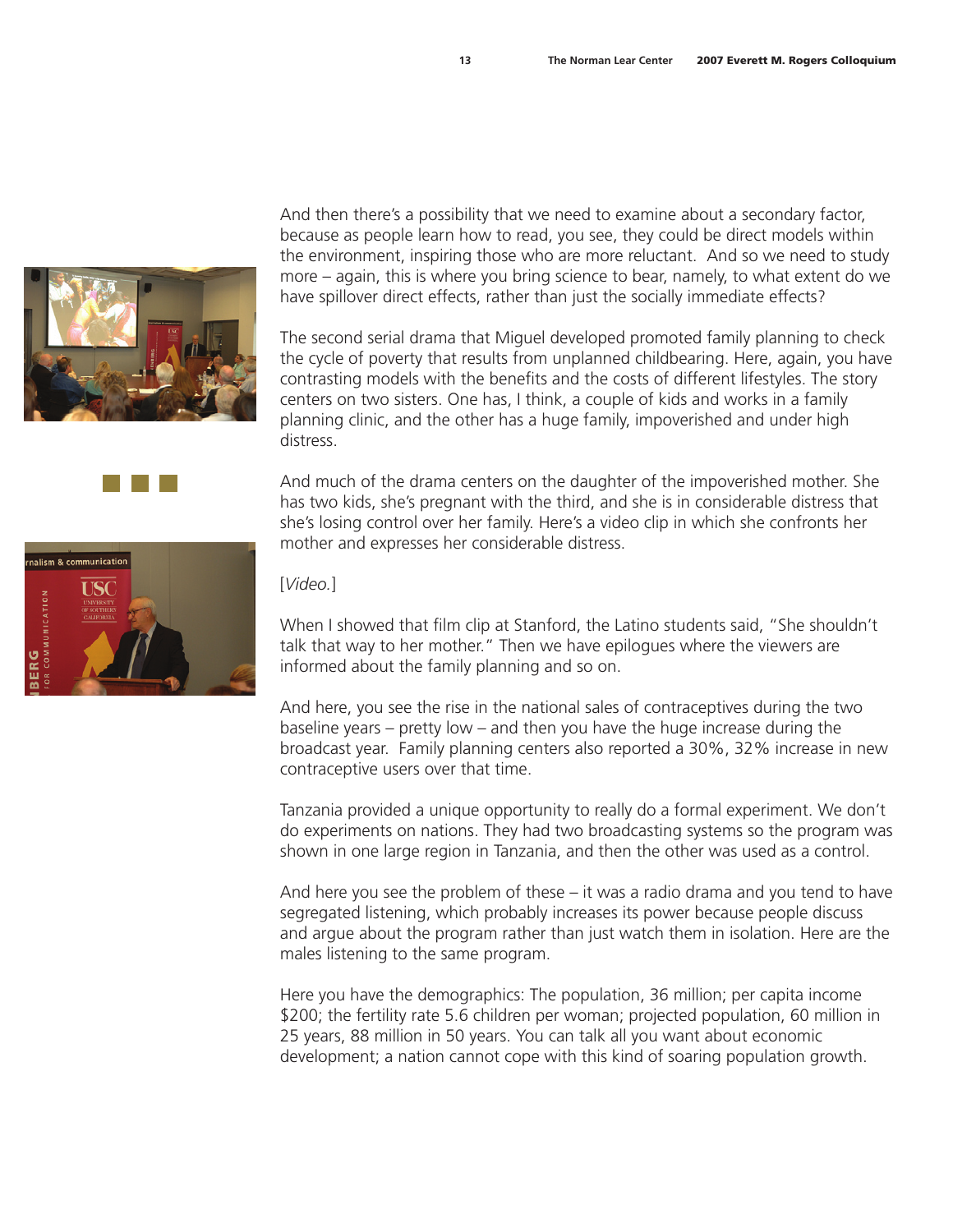*At the end of the program they had a much greater sense of personal efficacy that they could exercise control.*

**Bandura**

The program, in this case focusing on family planning as one of the themes, raised people's beliefs in their efficacy, that they can actually control their family size, where previously many of them believed the number of children they had was pretty much dictated by the deity or the husband's decreed it. At the end of the program they had a much greater sense of personal efficacy that they could exercise control.

And Ev Rogers conducted this stringent evaluation of this program on a large grant from the Ford Foundation. Here you see the data, see before the two broadcast years not much was happening. And then during the broadcast years, there's a huge increase. And then you take the control group and show them the serial drama, and then again you get significant increases.

There were 17 – oh, yes, also, another way of studying the power affect is do you get a dose affect? And so what you find here is if you compare it against non-listeners, listeners, those who listen and who talk about the program and those who listen and talk about family planning, you see a dose affect: The greater the exposure, the greater the impact.

There were 17 segments for AIDS, and in Tanzania AIDS is transmitted largely by long-distance truckers and it's transmitted heterosexually. They come to these truck hubs, and there are about 500 prostitutes; about twothirds of them are infected and about a third of the truckers are infected.

And they had some peculiar beliefs about the transmission of AIDS. They believed that it was transmitted by mosquitoes, so they're dousing themselves with mosquito repellant while engaging in risky sex. Some of them believed that if you have sex with a virgin this cures AIDS, and they also believe that if you have sex with a young girl then you won't get infected because the chances are they aren't infected yet.

And here they use contrast modeling, namely, there's the negative truck driver who is unprotected, multiple partners, and it's clear that he is going to get infected. The other was a positive trucker who has adopted safer sex practices, and then the transitional trucker who has moved from negative to positive. The two truckers try to talk their buddy into changing his ways. He refuses. He eventually dies of AIDS.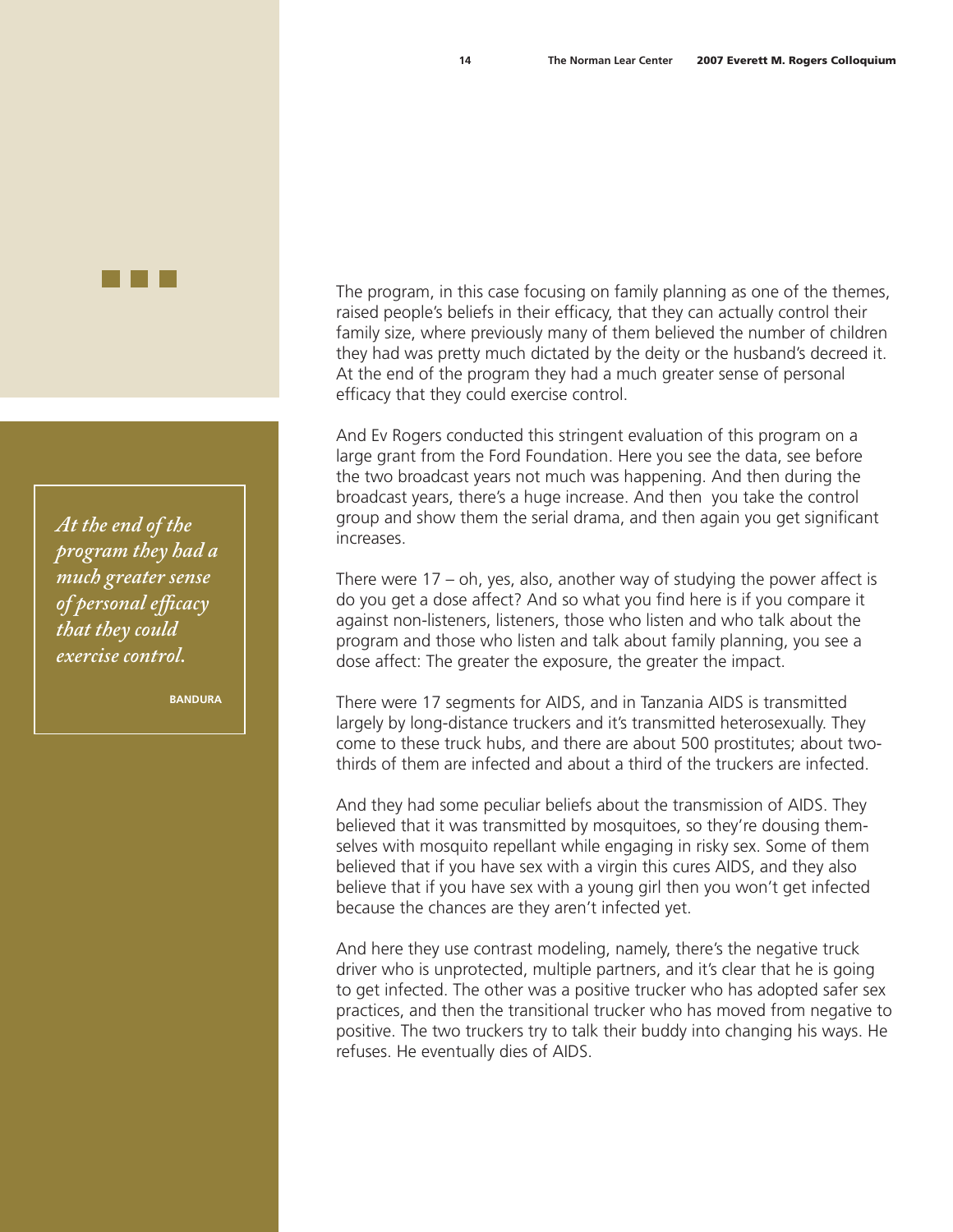We spend an inordinate amount of money to deal with the ravages of AIDS, and we spend a pitiful amount in prevention. When I was on the Global AIDS Commission I asked the Global Commission, what percentage of your funds go for vaccine development? And 96% of their funds were going for vaccine development and only 4% for prevention.

Montagnier and Gallo were on that same commission. I asked them, when are they going to get that vaccine? They said in ten years. Since then I've heard reports, over 30 years, in which it's always ten years, ten years that it'll be forthcoming.

Now, these data have to be adjusted for differences in population, but if you do whatever analysis you do there was a huge increase in the number of condoms distributed by the National AIDS Committee and also a decrease in the number of partners and the use of sharing needles and razors, which is another way it can be transmitted.

The serial drama in Ethiopia has also gotten very nice findings. And they put the serials on video cassettes, so each week these truckers and the sex workers line-up eagerly for the next episode. While they're driving their big rigs they're exposed to the messages.

Here you see the differences in terms of just knowledge of the determinants of HIV status, and here what percentage get blood tested. This is very critical because if you know your status and you're negative, you're going to be taking protective practices and so on. Kenya illustrates again the necessity for sensitivity to the cultural values: What are you going to hook up in family planning? In Kenya there's a tremendous valuation of land ownership, and so the serial drama there centered on the inheritance of the family farm.

There are two brothers. One has one wife, two sons, and a couple of daughters, and the other is a polygamous brother with multiple wives, nine sons and a whole bunch of daughters. And they get into a fight as to how to split this land. The monogamous brother wants to split down the middle to a sole heir. The polygamous one wants it split ten ways, in which none of them are going to be able to survive. So that's the way in which you can now dramatize the costs of unplanned childbearing, and also maybe don't have multiple wives, that could be another one. Here is the data, an analysis of the affects on adoption of family planning methods, and you see, again – I think I had shown you that.

We come now to India, and India has a population of 1 billion, and they're on the brink of surpassing China. It'll be the most populous nation in the world, and at the present fertility rate they're going to double their population in 40 years. We can talk all we want about green technologies. I don't know what you're going to do with that kind of population growth.

*When I was on the Global AIDS Commission I asked the Global Commission, what percentage of your funds go for vaccine development? And 96% of their funds were going for vaccine development and only 4% for prevention.*

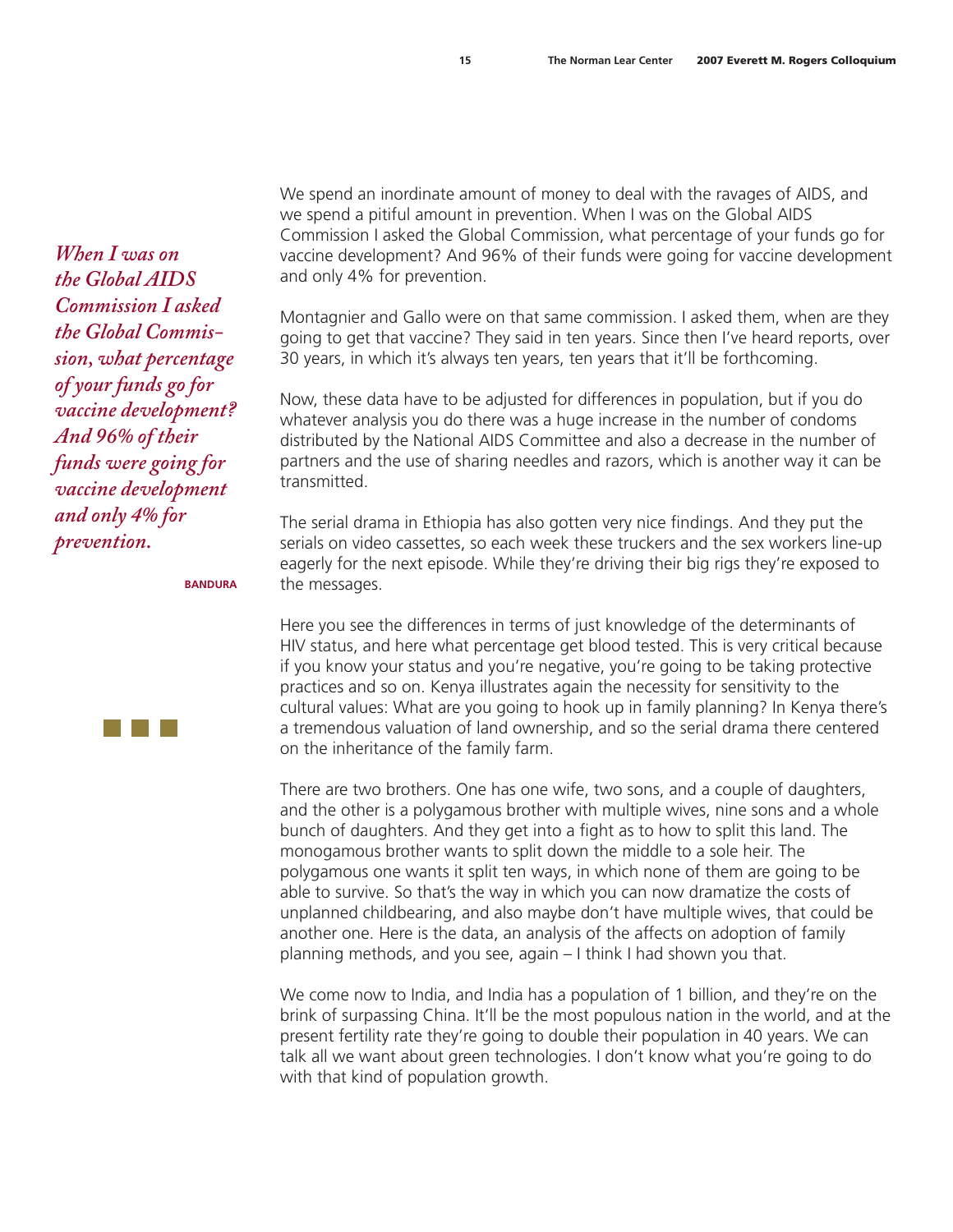In India you have the similar cultural bias, mainly for males, and you have these guys with ultrasound devices; they go into villages and for \$7 they will tell you whether you have a male or female fetus, and then they help you arrange to abort the female fetus. So now we're having a very significant redistribution in the balance; namely, males are now exceeding the number of females, as more and more females are aborted. If this continues, females are going to have a lot of – well, we now have kidnapping of females and raising them for their male sons and so on. It's going to be an interesting situation.

The themes there were, again, educational opportunities and career options for women, the gender bias and childrearing, the detrimental affect of the dowry system, choice and spouse selection, renouncing teenage marriage and parenthood, family planning, and community development. And, again, you have contrasting models in which you have one mother who fights for her daughters and educates them, and you see how their life has improved, as well as the community benefits. And here's one of a negative model where this guy marries a young teenager, he wants her to start raising a family, she wants to continue her studies in law. And her husband calls to his domineering mother, who strikes her and tears up her books, and tells them that's the way you're supposed to deal with spousal insubordination.

[*Video.*]

How would you like to have her for a mother-in-law? There's a great increase in support of women's issues. School enrollment for girls in this one particular area rose from 10% to 38%.

The final example I want to give you is from China. China has a population of 1 billion. They're adding 15 million people annually, and the one-child policy really heightens the traditional preference for males and there, too, female infants are aborted, they're abandoned; in some areas they aren't even registered, or they're sent to orphanages, and they are culturally devalued.

*India has a population of 1 billion... and at the present fertility rate they're going to double their population in 40 years.*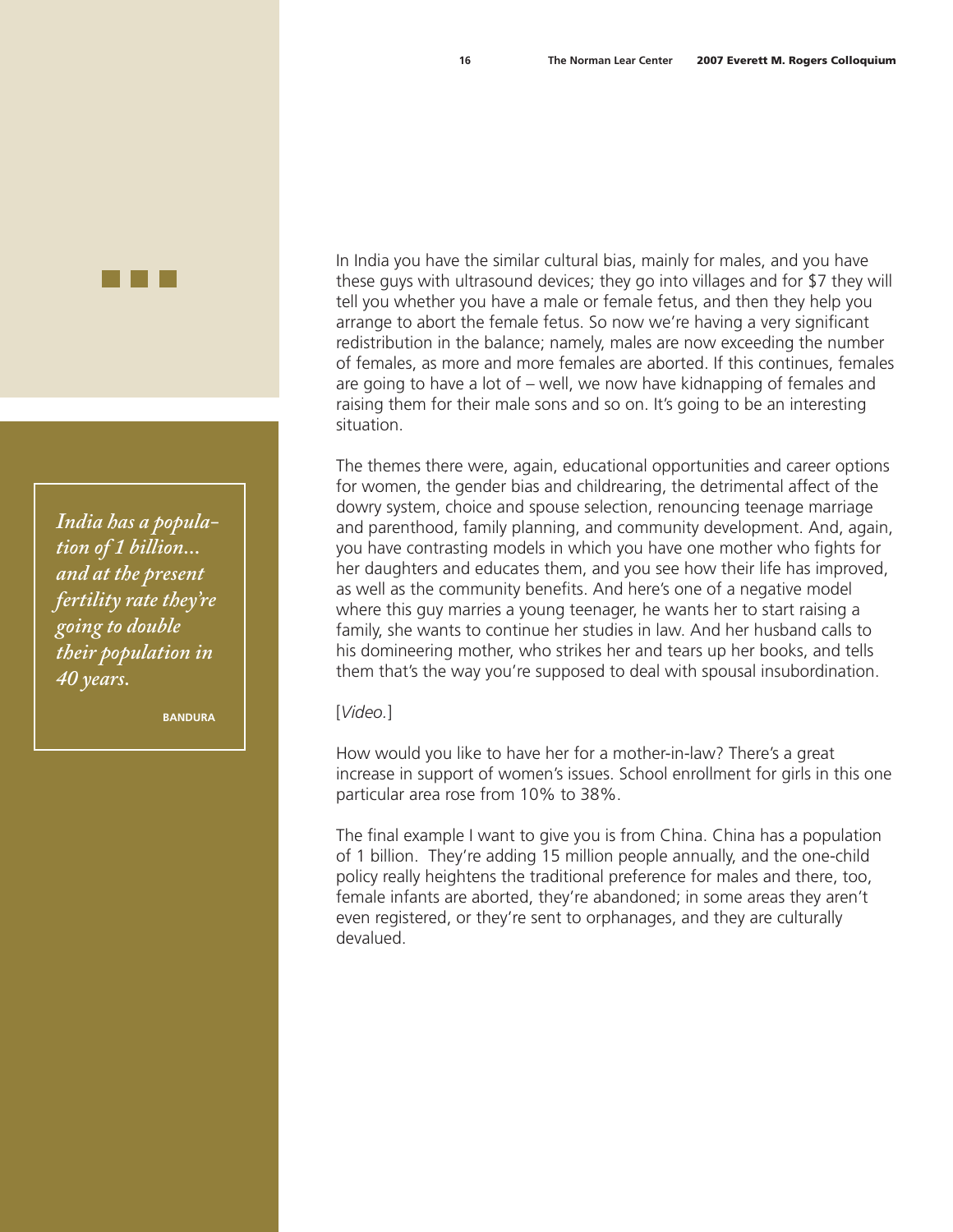So here the plot line addresses, again, a variety of issues. Oh, I might add that the India one had tremendous impact, where one mother wrote after watching Angoori die in childbirth, "I won't allow my daughters to be married at an early age." Because, you see, the public had really got deeply bonded to this teenaged girl, and so her death, I think, brought 170,000 letters of protest. This indicates the fantastic emotional ties. And here you have gender inequalities, some preferences, you have a dowry system, arranged marriages, and so on.

In the Chinese serial, the plot line is the father wants to marry off his daughter so he can get a sizable dowry, because in China it's the parents of the male who have to put up the money. So a father wants to buy a pretty high-level bride for his son. In this case, the daughter refuses because she's in love with a musician of limited means. And so he hits up the younger daughter, and then the older daughter figures that the younger daughter may have a better future, so she decides that she will sacrifice herself in this marriage.

And the film clip I'll show you shows the wedding procession down the river, and her boyfriend is running along the bank, shouting to her, and then playing a tune that he played to her when they first met.

[*Video.*]

This is a very popular production in China in terms of number of awards it's received.

And so there are other ways in which you can try to reinforce change. The popular primetime telenovelas in TV are global. They reach about 900 million people worldwide, and the Media Center helps in, again, creating social themes for them that they can insert in their *telenovelas*. And you see, these would be examples of the kind of themes these four *telenovelas* were incorporating in their dramas.

Another way in which you might try to influence is through political cartoons. Political cartoonists can distill very complex issues into very memorable images that can have powerful impact, and so the Media Center holds an annual contest for the top cartoons published that address population issues.

I'll show you a sample of them, related to global warming. I was showing this in one of my talks, and there was a couple sitting in the front row, and they were talking to each other. Then you heard, "Oh!" a whole, collective laughter. This is going to be a big one, a big one: The looming water problem, a worldwide problem. And then you can always use ads in a very clever way. Here's one.

[*Video.*]

 *I might add that the India one had tremendous impact, where one mother wrote after watching Angoori die in childbirth, "I won't allow my daughters to be married at an early age."*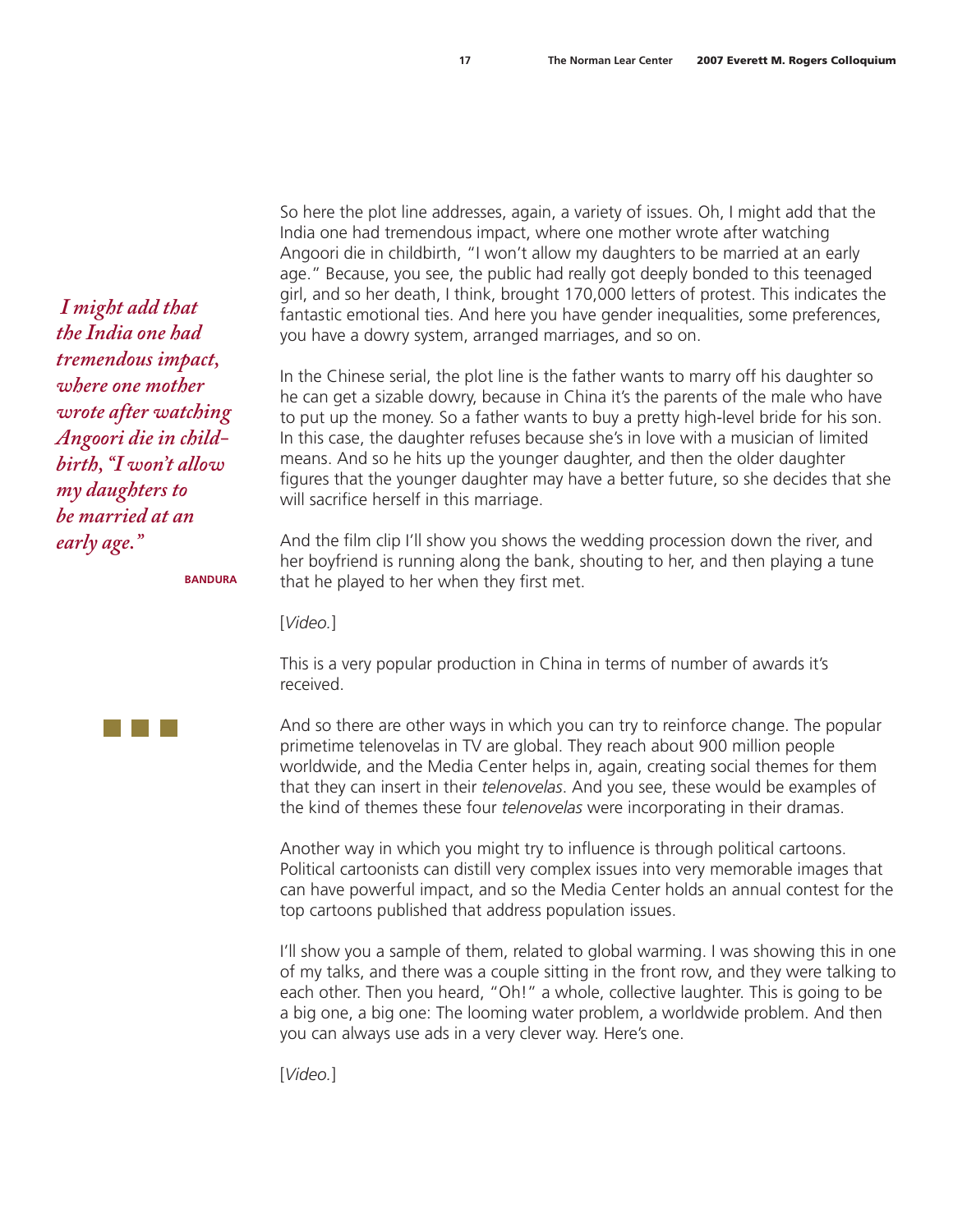*As a society we enjoy the benefits of those who came before us, who worked for social reforms that improved our lives, and our own collective efficacies are going to determine whether we leave a habitable planet to our grandchildren and the future.*

**Bandura**

The joys of parenting! I have chapters and much of this work on this website, [www.albertbandura.org.](http://www.albertbandura.org) I also have all of my chapters and publications now in electronic form, so you can easily download them.

Now, as a few concluding remarks: These global problems really instill a sense of paralysis. There's little you can do to make a difference. You know, what can you do that's going to affect the rainforests in Latin America and so on? These global applications illustrate how if you can pull together the talents of a small group of people, they really can have an enormous impact, as illustrated in these videos that I was showing you.

As a society we enjoy the benefits of those who came before us, who worked for social reforms that improved our lives, and our own collective efficacies are going to determine whether we leave a habitable planet to our grandchildren and the future.

So as you bring your influence to bear on saving our battered planet, may the efficacy force be with you! Thank you.

[*Applause.*]

**Marty Kaplan:** I know many of you probably have questions for Dr. Bandura, but we're just going to take two or three, if that's okay with you?

**Albert Bandura:** Sure, sure.

**Marty Kaplan:** Please?

**Unidentified Audience Participant:** (Inaudible – off mic.) Dr. Bandura, I am a student working on a dissertation and my question is, what can we do in K through 12 education to promote students understanding and academic achievement by raising their self-efficacy?

**Albert Bandura:** We have a tremendous amount of research on what are the characteristics of efficacy in schools. The problem is we don't have any research on how you translate that knowledge in creating and restructuring educational practices. So you are describing sort of the four ways in which we can build efficacy, and here we have the benefit that we have a tremendous amount of research evidence now under what conditions they work.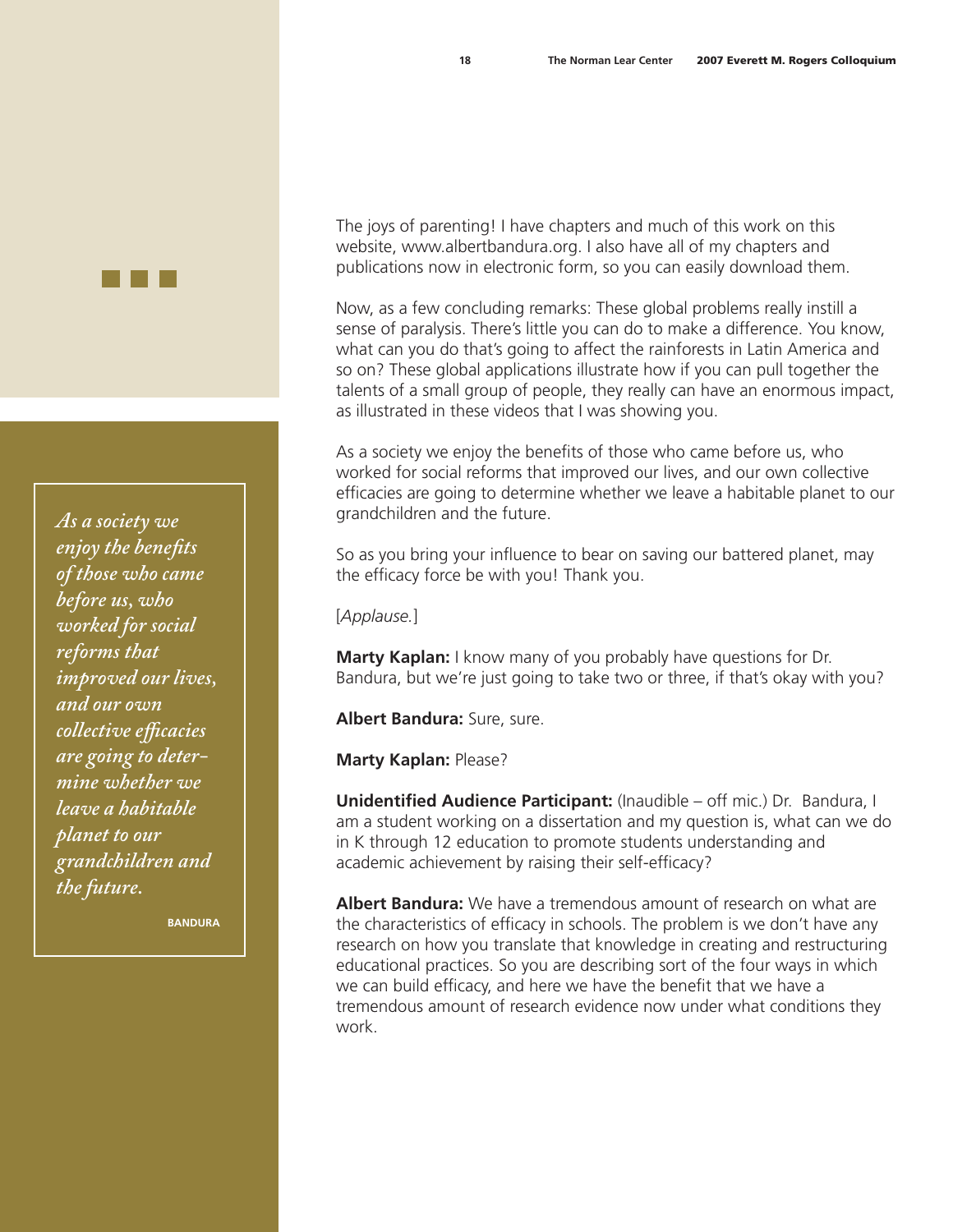*One of the most important factors is to get high parental involvement in their children's education, and this is critical. And it starts early, namely, parents simply reading to their kids.*

**Bandura**

If you look at what are the characteristics of effective schools, first of all, you have a principal who is interested in education rather than being a disciplinarian. Teachers are infused with the belief that the kids have the ability to master the subject matter and they convey to them their belief in their capability. They set challenging standards for them, and they have assessments – not grades – at the end of a quarter or the end of a year, ongoing assessments to see whether or not children are getting behind, and you've got to make reinstruction at the time when the children are having difficulties.

You have a school that's totally committed to promoting the development of children, and then one of the most important factors is to get high parental involvement in their children's education, and this is critical. And it starts early, namely, parents simply reading to their kids.

Again, you see the advantaged families look upon education as a partnership, and they're in there with their oar. They're going to make sure that their kids get the best teachers, and they are going to school, and they're playing a very active role in ensuring that their children are getting a good education.

Furthermore, they have a huge network outside the school which they use to create whatever opportunities exist to further the children's development. And this network outside the school is also playing a very influential role.

The disadvantaged don't have the transportation, don't have the facilities, so their children do not have the benefit of this extra school network, and the disadvantaged are threatened by the school, they feel embarrassed going in there, and their experiences with the school are negative. When they hear from the school, it's bad news.

So we need models of how do we help parents who are not engaged in the school to begin to bond them to the school. In the past, teachers used to live in the neighborhood in which they taught, so they were seen in the church, shopping, and so on. Now, the teachers are coming from the outside as though they're coming to a war zone. And so what we need to do in a restructuring school is to try to recreate the bonding of the family to the school. In that case, you're using the school as a community resource rather than just as an educational center.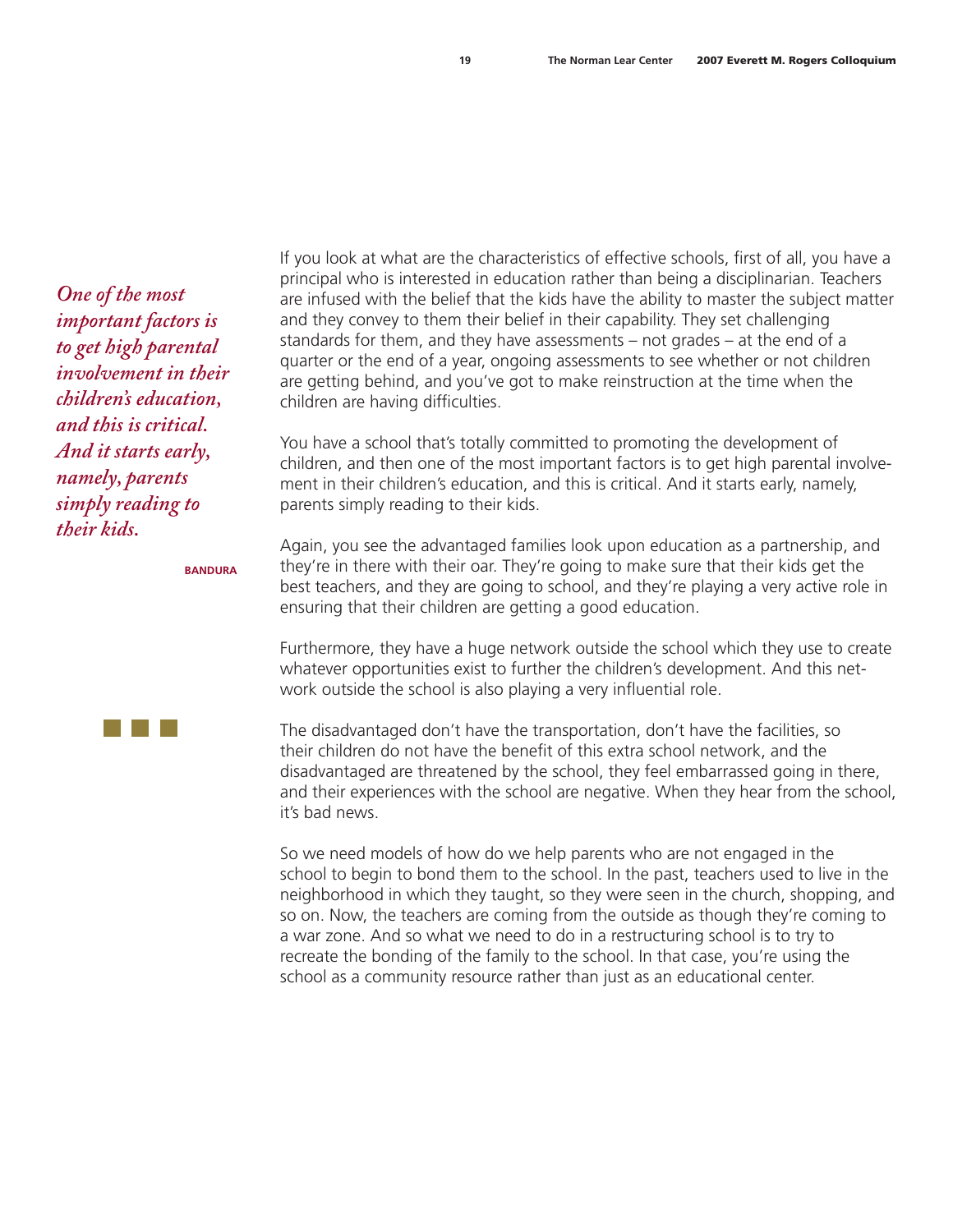So in work that we were doing in transforming failing schools into schools of success, we put a lot of emphasis on having parents involved in the governance of the school. They were present in the playground, they were helping teachers and so on.

When we would go to a school and say, "You need parental involvement," they'd say, mostly, "They won't come." I said, "Of course they won't come, because if they did you wouldn't need us. So we have to enable you to develop that kind of bond."

And then within these schools, for example, in one school, a very creative principal – this was in Prince George's County near Washington – went to the electronics stores in D.C. and said, "Give us some cell phones." So in his school the kids call on the cell phones when they do well. Ordinarily the telephone call is bad news, and the kids say, "We get rewarded for doing good in this school."

So these were examples. There are two major programs in trying to restructure failing schools into successful ones. One was developed by Levin – Hank Levin. He calls it "accelerated schools." What he says is, "Disadvantaged kids don't need remedial education, they need accelerated education." The goal is to try to close the gap so that by the time disadvantaged kids get into the middle school they've already closed the gap.

In my book on self-efficacy I have a large section there describing Hank Levin's program, which is mainly for Asian and Latino students. Jim Culmer's program is directed more toward African-American students. I think you'll find those two approaches to how to restructure schools.

Then we have the broader issue in does our society really value education? My impression is you try to make profits off kids in our society rather than develop them. So we have Federer who won the tennis tournament and got \$4 million for it. What about what we're paying our teachers? What's the valuation of our teachers? In Silicon Valley, where we're producing 26 millionaires a month, teachers can't live in the neighborhood where they teach because they can't afford to. They're commuting for 50 miles to Palo Alto to teach, so the question is to what extent do we have a national commitment to education, where we pour in the relevant resources. And we need governance systems in which the teachers are given control over what they can control and they're held responsible for the outcomes.

*"Disadvantaged kids don't need remedial education, they need accelerated education."*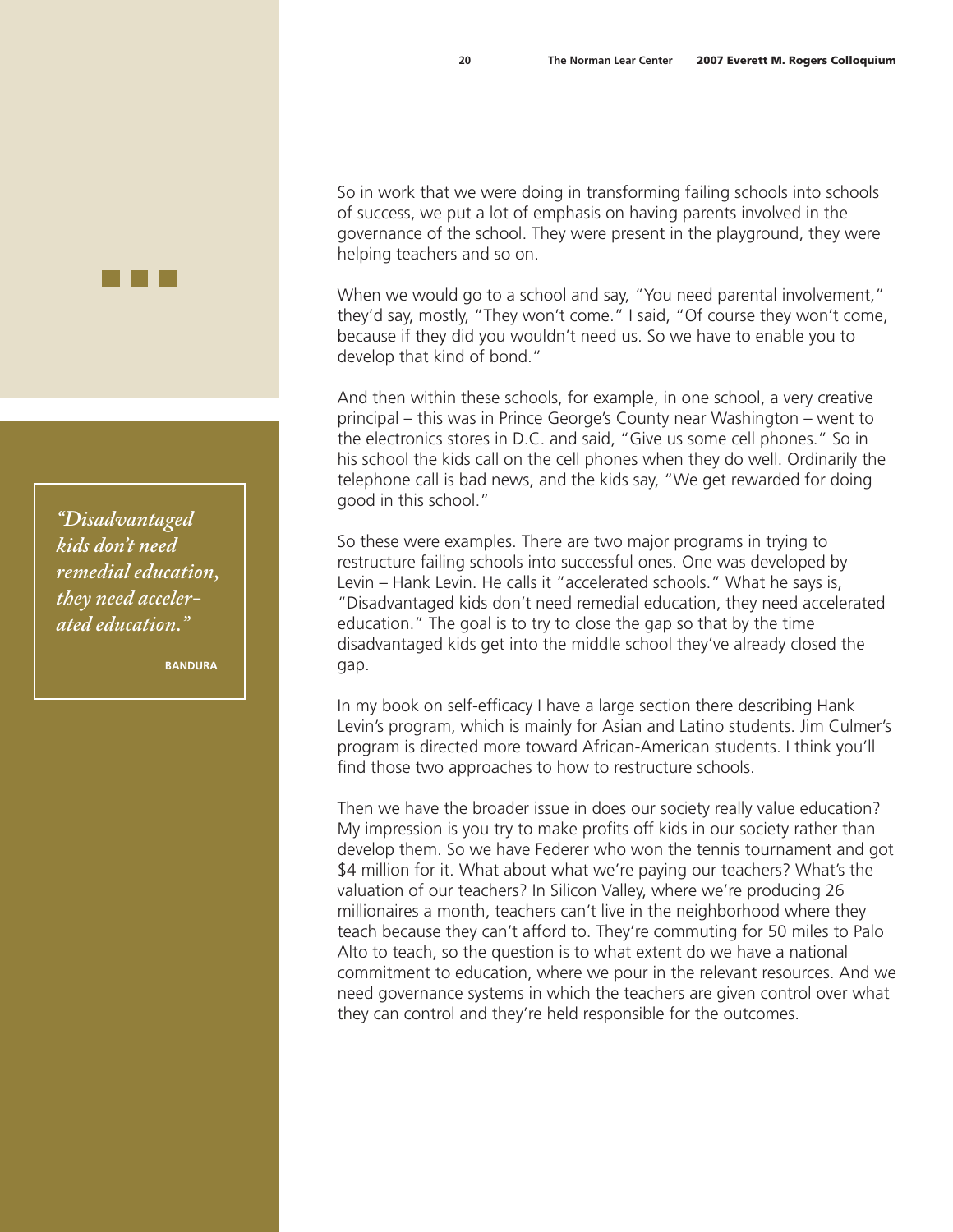What we have now is a system in which we hold teachers accountable for things they can't control and we criticize them for the outcomes of the schools. So in the chapter I have in the efficacy book, there's a whole section of how do you reform educational systems for success.

**Marty Kaplan:** Another question. Yes?

**Unidentified Audience Participant:** Thank you. I love the program of using entertainment-education to go into these countries and help attack these very terrifying, serious issues. I'm wondering if you have any experience with unintended consequences of making the kind of changes, and you mentioned a little bit of the adverse responses. I wonder if you can talk about that a little bit more?

**Albert Bandura:** Well, I think my crowd here is better able to address that. I'm just – I'm a second-handed one. See, when Miguel started the one on family planning, I think it was both the Catholic Church and the Left were opposed to it. And the reason was, you see, when we talk about family planning, there's a lot of garbage that people are attaching to, at that abstract level.

What Miguel did is, don't address it at the abstract level; instead he went to the archbishop who originally opposed this and said, "This drama will educate girls, it'll promote family equality and so on." So he had his concrete list of the positives that this will do and what the negatives are. And the archbishop looked at it and said, "I agree with all of this. Furthermore, I'm going to send priests for the epilogue."

So what you did is turn opposition around. I also remember when Miguel visited me for the first time, he was very sensitive because he was addressing the macho style, and he said, "Al, I'm a little concerned that if I'm modeling the macho style I might be promoting what I'm modeling." And so my suggestion was go easy on the style and focus on the consequences. And I think Miguel was suggesting probably scenes in which a guy, after he has a fight with his wife, he's in the bar, he's talking to another guy, and the other guy says, "Yeah, I used to do that myself." And so on.

And also in the formative period you have to go in and find what effects your program is having. In the India one, it turned out that a good number of the viewers were modeling after the negative model, so you have to fine-tune it again.

And Bill, I think, probably has some comments.

*What we have now is a system in which we hold teachers accountable for things they can't control and we criticize them for the outcomes of the schools.*

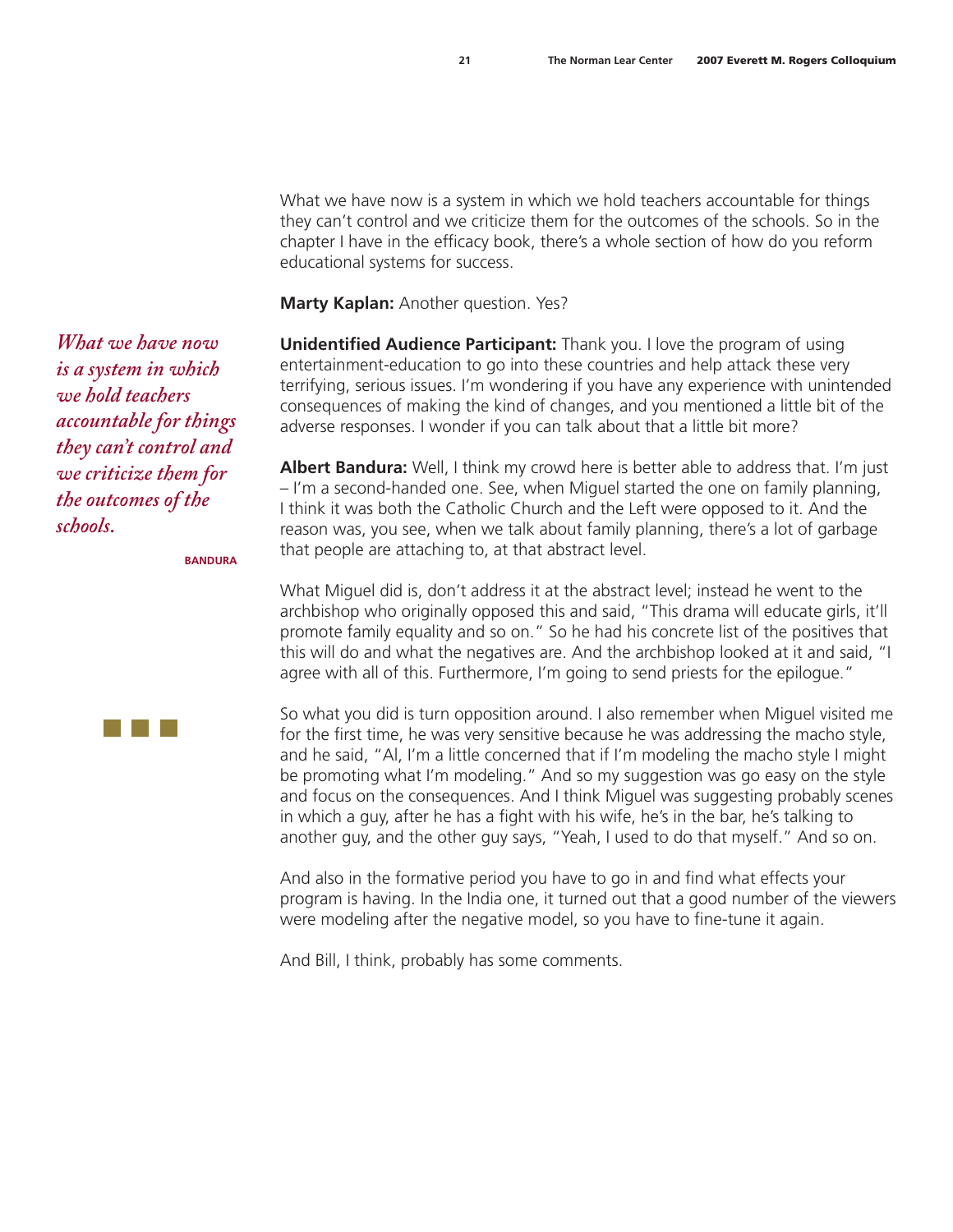

**Bill Ryerson:** You mentioned in your talk on Twende Na Wakati in Tanzania. One of the unintended but not negative consequences of that was that the phrase became so popular. People used this phrase, which means "Let's go with the times" or "Let's be modern." In fact, somebody founded a restaurant called the Twende Na Wakati Café. And so it became a popular restaurant because of the radio program.

Another somewhat more negative effect in India: Roger Ferrara produced a program, Hamraki, with the girl character, Angoori, who is forced to marry this man and gets beaten by her mother-in-law. Well, when Roger produced that program he didn't have a huge budget, and he hired unknown actors who played in it. They got featured on the cover of the Soap Opera Digest-equivalent magazines in India. I have a copy of one of them. They became huge national celebrities, and when it came time to do the next program, he couldn't afford his own actors.

# **Albert Bandura:** Sergio?

**Sergio Alarcón:** Yeah, I want to tell you about the negative affects that we had in Mexico. The telenovelas were produced based on an infrastructure, okay? We had the adult education, as you saw, for Mexico. And then the show was sold by the network to another country, in this case Peru. We learned one of the negative effects is if you don't have the infrastructure to back it up: People were rioting in the street because in Peru there were not schools for them, for the adults. Part of entertainment-education is using the infrastructure available and then using Dr. Bandura's theories and Miguel Sabido models of script writing.

The same thing happened with the family planning. The telenovelas would air in other countries with different infrastructures, and those countries wouldn't explain what contraceptive methods there were. That's one negative thing, and that's a very, very negative thing because it really acts as a vaccine. If people want to move and go to an infrastructure to learn how to read and write, but they find that there's nothing to support that, that's like vaccinating them against that proposal.